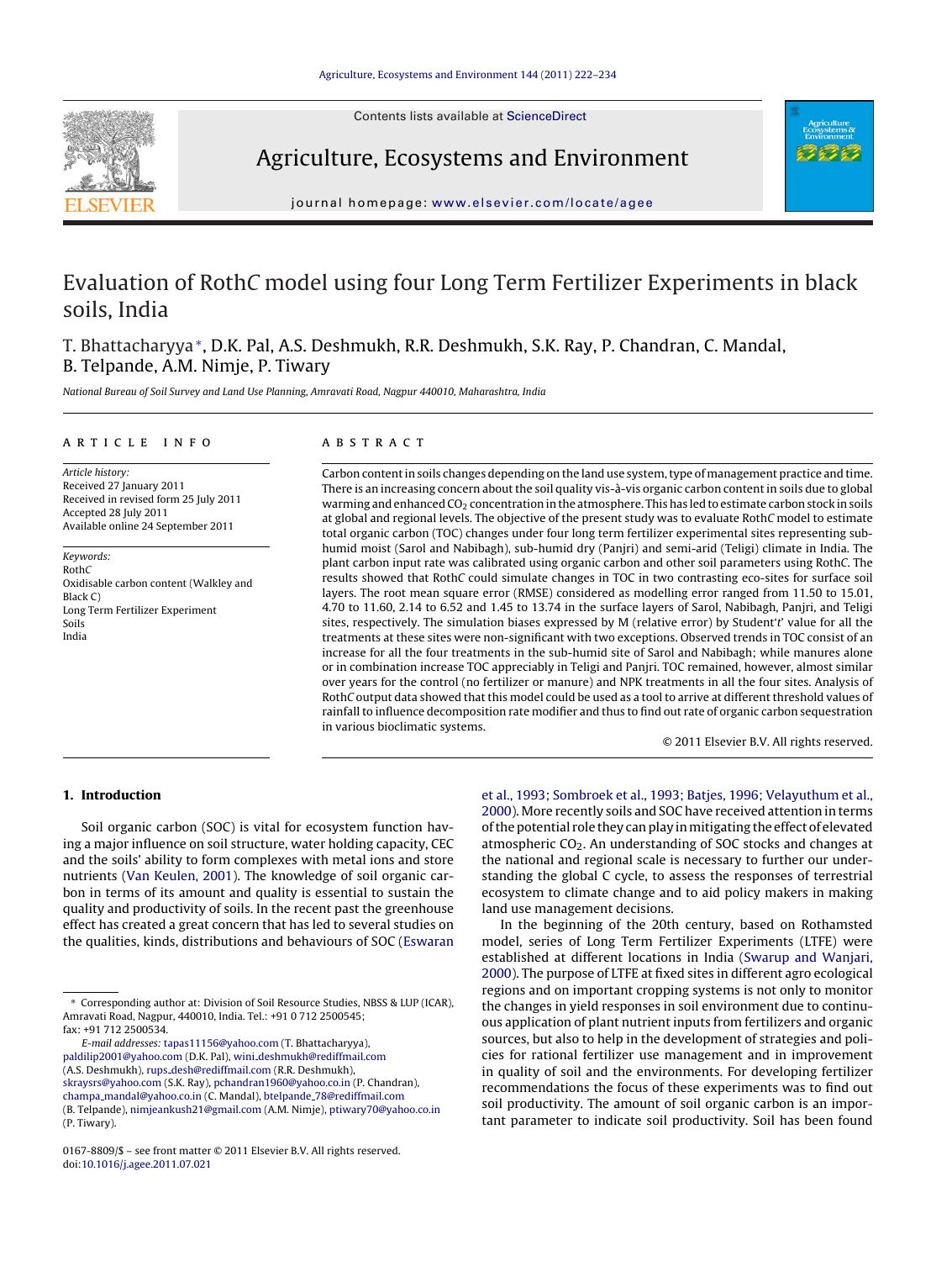#### <span id="page-1-0"></span>**Table 1**

Details of Long Term Fertilizer Experiment at Sarol, Madhya Pradesh, India.

| Crop rotation     | Treatment number | N:P:K application ( $kg$ ha <sup>-1</sup> )                                                          | Source of fertilizer     | Crop yield $(t ha^{-1})$ |           |
|-------------------|------------------|------------------------------------------------------------------------------------------------------|--------------------------|--------------------------|-----------|
|                   |                  |                                                                                                      |                          | Soybean                  | Safflower |
| Soybean-Safflower | T1               | Control (No NPK and FYM) <sup>a</sup>                                                                | $\overline{\phantom{a}}$ | 1.131                    | 0.695     |
| Soybean-Safflower | T <sub>2</sub>   | N 20 (for soybean) and<br>N 40 (for safflower)                                                       | Urea                     | 1.628                    | 1.132     |
| Soybean-Safflower | T <sub>5</sub>   | N 30 + FYM 6 t ha <sup>-1</sup> (for soybean) and<br>N 30 + FYM 6 t ha <sup>-1</sup> (for safflower) | Urea                     | 1.808                    | 1.539     |
| Soybean-Safflower | T7               | N 30 + FYM 6 t ha <sup>-1</sup> (for soybean) and<br>N10-20 (for safflower)                          | Urea                     | 1.913                    | 1.692     |

Source: Sharma and Gupta (1993).

<sup>a</sup> FYM: Farm Yard Manure.

#### **Table 2**

Comparison of weather and soil datasets in Sarol, Nabibagh, Panjri and Teligi.

| Soil depth (cm)             | Rainfall, mm $(month)^a$ | $ETb$ , mm (month) | Clay $(\%)$ | $MARc$ mm | $T_{\text{max}}$ °C <sup>d</sup> |
|-----------------------------|--------------------------|--------------------|-------------|-----------|----------------------------------|
| Sarol (Sub-humid, moist)    |                          |                    |             |           |                                  |
| $0 - 23$                    | 62.2 (June)              | 68.07(Oct)         | 62.7        | 1053      | 32.3                             |
|                             |                          | 14.87(Nov)         |             |           |                                  |
|                             |                          | 82.93(Dec)         |             |           |                                  |
| Nabibagh (Sub-humid, moist) |                          |                    |             |           |                                  |
| $0 - 23$                    | 39.26                    | 52.35              | 50.7        | 1148      | 31.7                             |
|                             | (July)                   | (Oct)              |             |           |                                  |
| Panjri (Sub-humid, dry)     |                          |                    |             |           |                                  |
| $0 - 23$                    | 40.23                    | 53.64              | 56.5        | 1035      | 35.2                             |
|                             | (lune)                   | (Nov)              |             |           |                                  |
| Teligi (Semi-arid, dry)     |                          |                    |             |           |                                  |
| $0 - 23$                    | 61.72                    | 63.65 (Nov)        | 57.74       | 505       | 33.4                             |
|                             | (Sept)                   | 18.29 (Dec)        |             |           |                                  |
|                             |                          | $81.94$ (Jan)      |             |           |                                  |
|                             |                          |                    |             |           |                                  |

<sup>a</sup> From weather file generated following soil moisture deficit values in RothC ([Coleman and Jenkinson, 1999\).](#page-11-0)

**b** ET: Evapotranspiration.

 $c$  MAR: Mean Annual Rainfall.

Air Temperature.

to be both source and sink of carbon depending on management practices [\(Bhattacharyya et al., 2008\).](#page-11-0)

Regional and global C budget quantification needs to include an understanding of SOC dynamics and SOC distribution at a regional level ([Paustian et al., 1997\).](#page-11-0) Carbon sequestration can be indirectly assessed through the modelling of SOC content, which may compliment direct measurement [\(Ardo and Olsson, 2003\).](#page-11-0) Modelling offers an opportunity to study the future trends in soil carbon changes along with identifying areas with large potential for C sequestration. It thus helps in predicting and understanding future changes due to climate change, land use change and different land management conditions.

# **Table 3**

Details of Long Term Fertilizer Experiment at Nabibagh, Madhya Pradesh, India.

| Crop rotation | Treatment number | N:P:K application ( $kg$ ha <sup>-1</sup> )<br>Source of fertilizer  |                     | Crop yield $(t ha^{-1})$ |       |
|---------------|------------------|----------------------------------------------------------------------|---------------------|--------------------------|-------|
|               |                  |                                                                      |                     | Soybean                  | Wheat |
| Soybean-Wheat | T <sub>1</sub>   | Control (No NPK and FYM) <sup>a</sup>                                | -                   | 1.578                    | 2.231 |
| Soybean-Wheat | T <sub>2</sub>   | N20: P60: K20 $(GRD)^b$ (for soybean)                                | N (Urea)            | 2.056                    | 2.895 |
|               |                  | and N100: P50: K30 (GRD)(for wheat)                                  | P(SSP) <sup>f</sup> |                          |       |
|               |                  |                                                                      | $K(MOP)^g$          |                          |       |
| Soybean-Wheat | T <sub>5</sub>   | N12.5: P15: K10 + 5t FYM (for soybean) and N70: P30: K30 (for wheat) | N (Urea)            | 1.808                    | 1.539 |
|               |                  |                                                                      | P(SSP)              |                          |       |
|               |                  |                                                                      | K(MOP)              |                          |       |
| Soybean-Wheat | T <sub>6</sub>   | N12.5: P15: K10 + 1t PM <sup>c</sup> (for soybean)                   | N (Urea)            | 2.090                    | 3.381 |
|               |                  | and N70: P30: K30 (for wheat)                                        | P(SSP)              |                          |       |
|               |                  |                                                                      | K(MOP)              |                          |       |
| Soybean-Wheat | T7               | N12.5: P15: K10 + 5t UC <sup>d</sup> (for soybean)                   | N (Urea)            | 2.253                    | 3.468 |
|               |                  | and N70: P30: K30 (for wheat)                                        | P(SSP)              |                          |       |
|               |                  |                                                                      | K(MOP)              |                          |       |
| Soybean-Wheat | T <sub>10</sub>  | 5t WR <sup>e</sup> + 5t FYM (for soybean)                            | N (Urea)            | 1.848                    | 2.928 |
|               |                  | and N70: P30: K30 (for wheat)                                        | P(SSP)              |                          |       |
|               |                  |                                                                      | K(MOP)              |                          |       |

Source: Singh et al. (2004).

<sup>a</sup> FYM: Farm Yard Manure.

<sup>b</sup> GRD: General Recommended Dose; NPK: Nitrogen, Phosphorus, And Potassium.

<sup>c</sup> PM: Poultry Manure.

<sup>d</sup> UC: Urban Compost.

<sup>e</sup> WR: Wheat Residues.

<sup>f</sup> SSP: Single Super Phosphate.

<sup>g</sup> MOP: Muriate of Potash.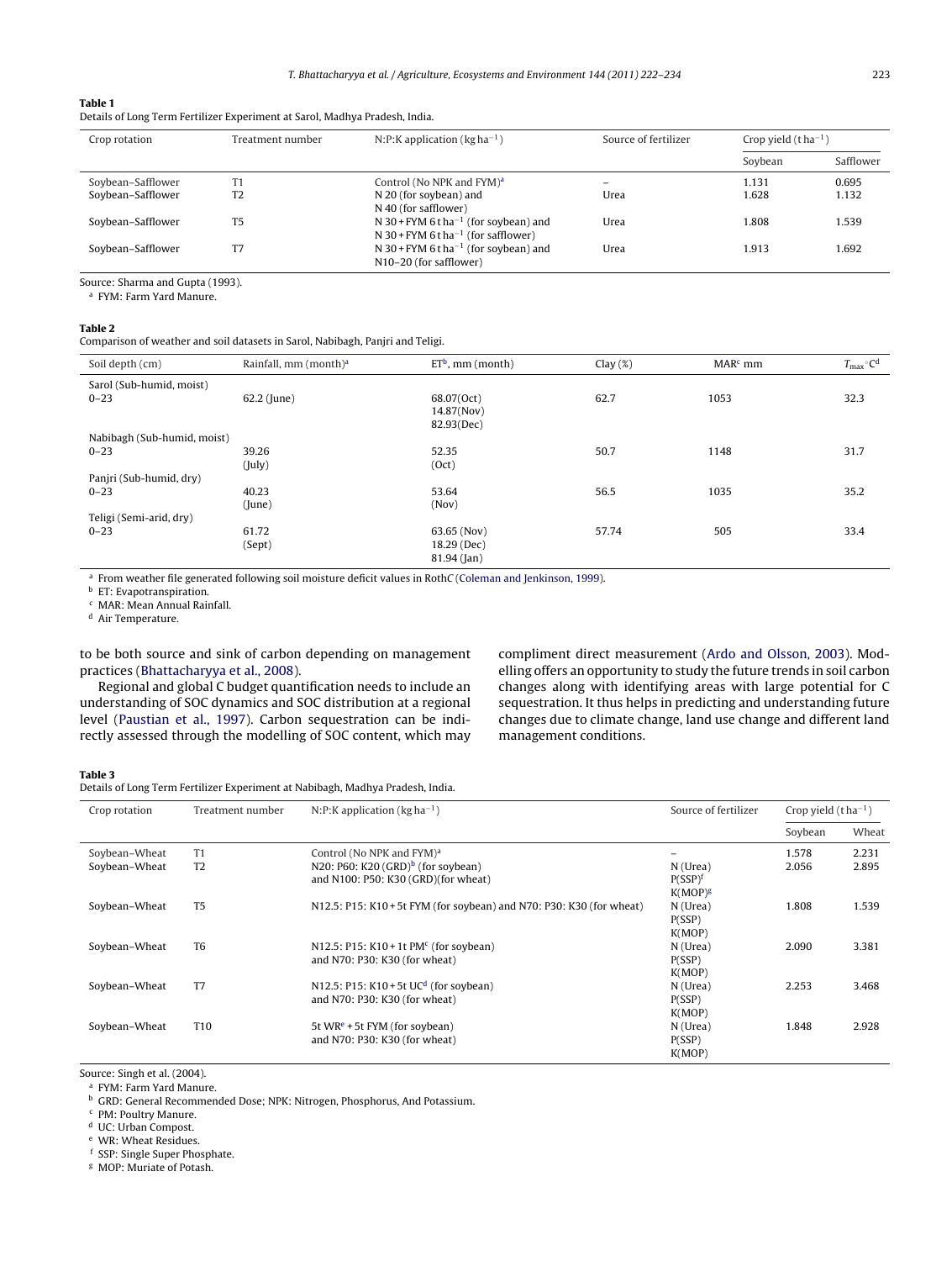# <span id="page-2-0"></span>**Table 4**

Details of Long Term Fertilizer Experiment at Panjri, Maharashtra, India.

| Crop rotation  | Treatment number | $N^a$ : $P^b$ : $K^c$ application (kg ha <sup>-1</sup> )                       | Source of fertilizer |
|----------------|------------------|--------------------------------------------------------------------------------|----------------------|
| Cotton-Sorghum | Τ1               | Control (No NPK and $FYMd$ )                                                   |                      |
| Cotton-Sorghum | T3               | N60: P13: K0 (for cotton) and                                                  | N (Urea)             |
|                |                  | N60: P13: K0 (for sorghum)                                                     | P(SSP)               |
| Cotton-Sorghum | T <sub>5</sub>   | NO: P13: K25 + 10 t FYM (for cotton) and NO: P13: K25 + 10 t FYM (for sorghum) | N (Urea)             |
|                |                  |                                                                                | P(SSP)               |
| Cotton-Sorghum |                  | N30: P13: K25 (for cotton) and N30: P13: K25 + 5 t FYM (for sorghum)           | N (Urea)             |
|                |                  |                                                                                | P(SSP)               |
| Cotton-Sorghum | T11              | NO: P20: K38 + 15 t FYM (for cotton) and NO: P20: K38 + 15 t FYM (for sorghum) | N (Urea)             |
|                |                  |                                                                                | P(SSP)               |

Source: Venugopalan and Pundarikakshudu (1999).

<sup>a</sup> N: Nitrogen.

<sup>b</sup> P: Phosphorus.

<sup>c</sup> K: Potassium.

<sup>d</sup> FYM: Farm Yard Manure.

RothC is a soil organic carbon model that accounts for the effect of soil type, temperature, moisture content and plant cover on the turnover of organic carbon in soils. It is originally developed and parameterized tomodel the turnover of organic carbon in arable top soils from the Rothamsted long term field experiments and is basically concerned with soil processes ([Coleman et al., 1997\).](#page-11-0) In order to evaluate suitability for predicting changes on soil C stocks this model was tested under different environmental and management conditions. The study was undertaken with an object to simulate the SOC changes in four selected LTFE sites as influenced by diverse climatic factors and management practices in India.

#### **2. Materials and methods**

#### 2.1. Experimental sites

The LTFE site of Sarol (Indore, Madhya Pradesh, India) represents soils developed in basaltic alluvial zone representing the Black Soil Region (BSR) of India. Sarol soil is a member of very fine, smectitic, hyperthermic Typic Haplusterts. These soils are formed in nearly level old flood plain. Typically, Sarol soils have very dark grayish brown, moderately alkaline, clayey A horizons and very dark grayish brown, moderately alkaline, clayey B horizons which are nearly 130–155 cm thick. The surface soil of the experimental site showed oxidisable [\(Walkley and Black, 1934\)](#page-12-0) organic carbon of  $7.0 g kg^{-1}$ , calcium carbonate equivalent 6.5%, bulk density 1.5 Mg m<sup>-3</sup> and cation exchange capacity of 51.3 cmol (p<sup>+</sup>) kg<sup>-1</sup> [\(Murthy et al.](#page-11-0), [1982; Lal et al., 1994; Tamgadge et al., 1999\).](#page-11-0) Soybean and safflower crops were grown annually in the College of Agriculture Farm, Indore, Madhya Pradesh during 1983 to 1985 (Lat. 22◦36 52 N, Long. 75◦41 17 E) ([Table 1\)](#page-1-0) [\(Sharma and Gupta, 1993\).](#page-11-0) The

#### **Table 5**

Details of Long Term Fertilizer Experiment at Teligi, Karnataka, India.

climate is sub-humid moist with mean annual air temperature of 32.3 °C (mean annual maximum 34.8 °C) and mean annual rainfall of 1053 mm [\(Table 2\) \(](#page-1-0)[Bhattacharyya et al., 2008\).](#page-11-0) Fifty year mean monthly temperature (calculated from maximum and minimum monthly temperatures), and mean monthly rainfall were used for developing the weather files.

The LTFE site of Nabibagh represents a typical shrink–swell soil of the BSR. The Nabibagh soils belong to fine, smectitic, hyperthermic Typic Haplusterts ([Murthy et al., 1982\).](#page-11-0) These are clayey, moderately alkaline with organic carbon  $8.0$  g kg<sup>-1</sup>, CEC 45.9 cmol  $(p<sup>+</sup>)$  kg<sup>-1</sup>, calcium carbonate equivalent 5.1%, and bulk density 1.3 Mg m−<sup>3</sup> (0–15 cm) ([NBSS and LUP Staff, 1994\).](#page-11-0) Nabibagh LTFE was started during 2002 with a soybean–wheat cropping rotation at the Indian Institute of Soil Science farm in Bhopal, Madhya Pradesh and continued till 2005. Out of 12 treatments, we selected 6 treatments for the present study [\(Table 3\)](#page-1-0) ([Singh et al., 2004\).](#page-11-0) This site represents sub-humid climate with mean annual maximum air temperature of 31.7 ◦C with mean annual rainfall of 1148 mm [\(Table 1\).](#page-1-0) Fifty five years (1951–2006) monthly temperature (calculated from maximum and minimum monthly temperatures) and average rainfall were used to develop the weather files.

The Panjri soils belong to fine, smectitic, isohyperthermic Sodic Haplusterts. These soils are clayey, strongly alkaline with organic carbon 7.0 g kg<sup>-1</sup>, CEC 63 cmol (p<sup>+</sup>) kg<sup>-1</sup>, calcium carbonate equivalent 4.8%, and bulk density ranging from  $1.4 \,\text{Mg m}^{-3}$  (0–13 cm) to  $1.6$  Mg m<sup>-3</sup> (13–38 cm). Panjri LTFE was started during 1986 with the cotton cropping system at the Central Institute for Cotton Research (CICR), Nagpur and continued till 1997. Out of eight treatments, we selected 5 treatments for the present study (Table 4) ([Venugopalan and Pundarikakshudu, 1999\).](#page-12-0) Panjri site represents sub-humid dry climate with mean annual maximum air

| Crop rotation               | Treatment number | N:P:K application ( $kg$ ha <sup>-1</sup> )                             | Source of fertilizer |
|-----------------------------|------------------|-------------------------------------------------------------------------|----------------------|
| Rice (Kharif) - Rice (Rabi) | T1               | Control (No NPK and FYM)                                                |                      |
| Rice (Kharif) - Rice (Rabi) | T <sub>2</sub>   | N60: P30: K30 (for kharif rice) and                                     | N (Urea)             |
|                             |                  | N60: P30: K30 (for rabi rice)                                           | P(SSP)               |
|                             |                  |                                                                         | K(MOP)               |
| Rice (Kharif) - Rice (Rabi) | T <sub>6</sub>   | N60: P30: K30 + CDS <sup>a</sup> 6 t ha <sup>-1</sup> (for kharif rice) | N(Urea)              |
|                             |                  | and N120: P60: K60 (for rabi rice)                                      | P(SSP)               |
|                             |                  |                                                                         | K(MOP)               |
| Rice (Kharif) - Rice (Rabi) | T <sub>8</sub>   | N60: P30: K30 + PS <sup>b</sup> 10tha <sup>-1</sup> (for kharif rice)   | N(Urea)              |
|                             |                  | and N120: P60: K60 (for rabi rice)                                      | P(SSP)               |
|                             |                  |                                                                         | K(MOP)               |
| Rice (Kharif) - Rice (Rabi) | T10              | N60: P30: K30 + Gliricidia 6 t ha <sup>-1</sup> (for kharif rice) and   | P(SSP)               |
|                             |                  | N120: P60: K60 (for rabi rice)                                          | K(MOP)               |

Source: Bellaki et al. (1998).

<sup>a</sup> CDS: Cowdung slurry.

<sup>b</sup> PS: Paddy straw.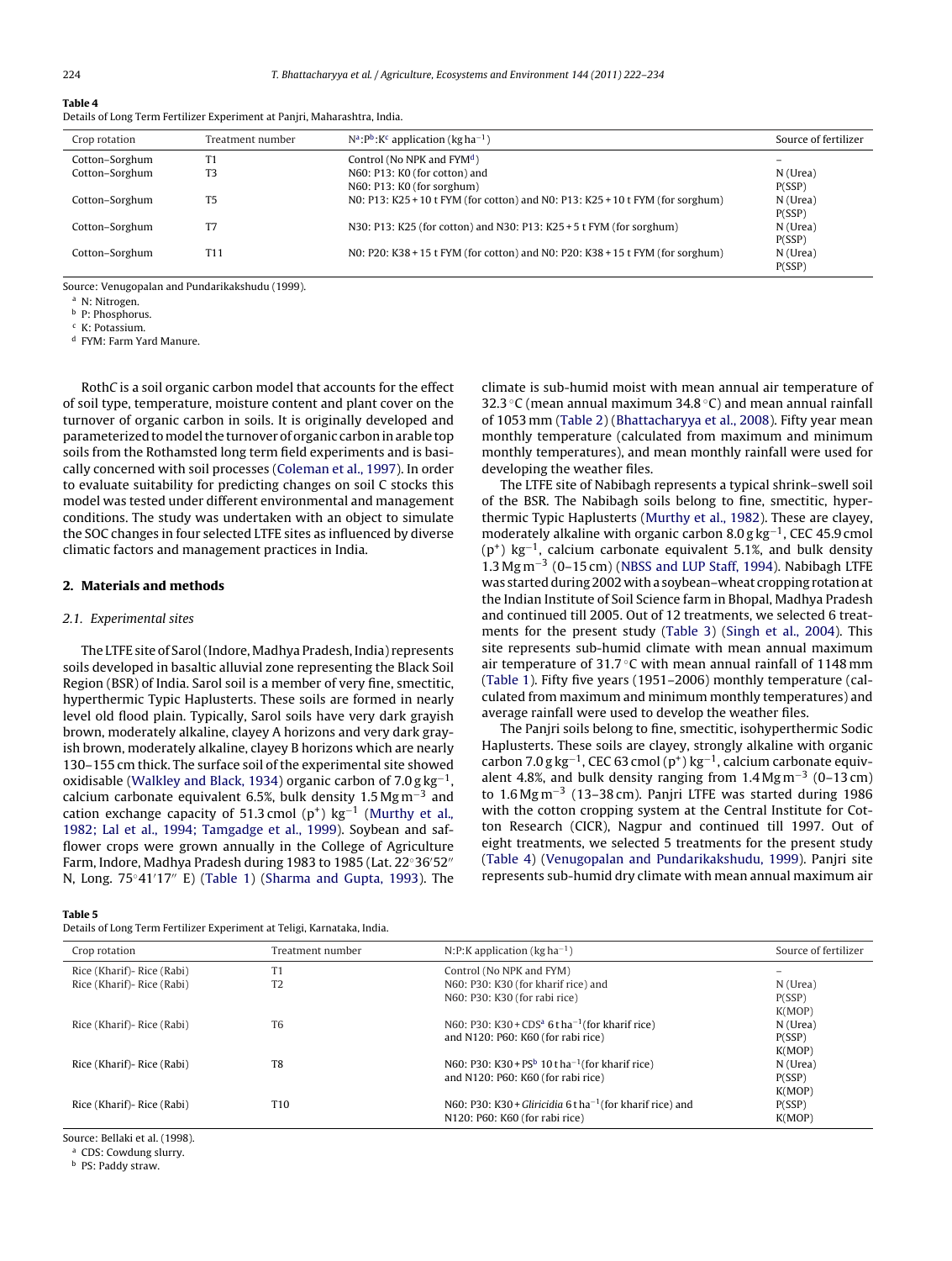<span id="page-3-0"></span>

Fig. 1. Quantitative comparison between predicted and modelled soil organic carbon - a statistical scheme (hatched tracks) were followed in our study. For Eqs. A to F please see [Smith et al. \(1997\).](#page-11-0)

temperature of  $35.2^{\circ}$ C with mean annual rainfall of 1035 mm ([Table 2\).](#page-1-0) Information on fifty five years' (1951–2006) monthly temperature (calculated from maximum and minimum monthly temperatures) and average rainfall was used to develop the weather files.

The LTFE site of Teligi represents a typical shrink–swell soil of the BSR. The Teligi soils belong to fine, smectitic, isohyperthermic Sodic Haplusterts [\(Bhattacharyya et al., 2008\).](#page-11-0) These are clayey, strongly alkaline with organic carbon 15.0 g kg<sup>-1</sup>, CEC 51.4 cmol (p+) kg−1, calcium carbonate equivalent 10.5%, and bulk density ranging from 1.2 Mg m<sup>-3</sup> (0–10 cm) to 1.5 Mg m<sup>-3</sup> (10–25 cm) ([Barde et al., 1974\).](#page-11-0) Teligi LTFE was started during 1984 and continued till 1994 with the rice (Kharif and Rabi) cropping system at Agriculture Research Station, Siruguppa, Karnataka and continued

till 1994. Out of 12 treatments, we selected 5 treatments for the present study [\(Table 5\)](#page-2-0) [\(Bellaki et al., 1998\).](#page-11-0) Teligi site represents semi-arid dry climate with mean annual maximum air temperature of 33.4 ◦C with mean annual rainfall of 505 mm ([Table 1\).](#page-1-0) Fifty five year (1951–2006) monthly temperature (calculated from maximum and minimum monthly temperatures) and average rainfall were used to develop the weather files.

#### 2.2. Model description and evaluation

RothC-26.3 is a model for the turnover of organic carbon and top soils that allows for capturing the effects of soil type, temperature, moisture content and plant cover on the turnover process. In RothC model soil organic carbon is split into four compartments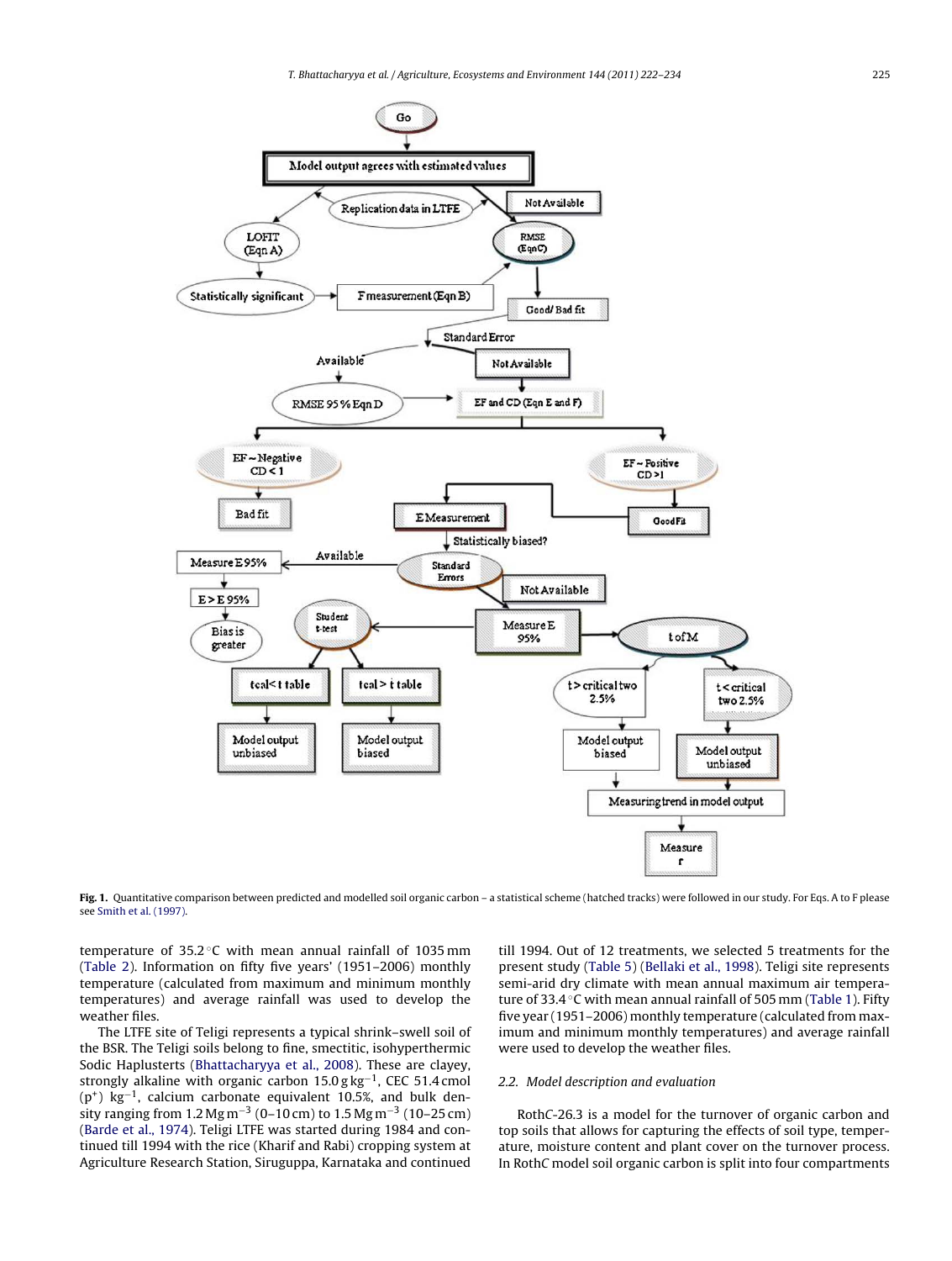<span id="page-4-0"></span>

**Fig. 2.** Modelled organic carbon contents of the surface horizon (0–23 cm) of soils from four treatments on the LTFE site of Sarol. C inputs: before 1983 a plant carbon return of 0.75 t Cha<sup>-1</sup> yr<sup>-1</sup> was used which gives a starting equilibrium C content of 10.35 t Cha<sup>-1</sup> using a clay content of 62.7% and the soil depth interval of 23 cm with the calculated IOM content of 0.70 t Cha<sup>-1</sup>. After 1983, T2 (N20-40) received 0.63 t Cha<sup>-1</sup> yr<sup>-1</sup> as plant C returns T5 (N30 + FYM) and T7 (N30 FYM + N10-20) received 1.41 and 1.40t Cha<sup>-1</sup> yr<sup>-1</sup>, respectively with additional 3.33 FYM ha<sup>-1</sup> in May every year. The DPM/RPM ratio used was 1.44 for 1983 onwards, the usual value for agricultural crops. Previous to 1983 it was 0.25 used for deciduous forest species in the semi-arid tropics. Since 1983 two crops (soybean and safflower) were grown keeping the ground covered for ten months leaving May and June as fallow months. To find out the projected TOC (beyond 1988) we presumed same plant inputs, IOM and other parameters as used for the treatments during 1983–1988.

such as decomposable plant material (DPM), resistant plant material (RPM), microbial biomass (BIO) and humified organic matter (HUM). Besides there is also a small amount of inert organic matter (IOM) which is resistant to decomposition. The relative proportion of DPM and RPM depends on the type of vegetation. The model is programmed to a value of 59% DPM and 41% RPM for the

agricultural crops and improved grassland. These values differ depending on type of the vegetation. It uses a monthly time step to calculate total organic carbon (t ha−1), microbial biomass carbon (t ha−1) and 14C (from which the equivalent radiocarbon age of the soil can be calculated) on years to centuries timescale [\(Jenkinson](#page-11-0) [et al., 1992; Jenkinson and Coleman, 1994\).](#page-11-0) It needs few inputs and

#### **Table 6**

TOC and its turnover in different treatments over years in Sarol, Nabibagh, Panjri and Teligi.

| Treatments                                                                      | Values in $t$ ha <sup>-1</sup> |             |             |             |
|---------------------------------------------------------------------------------|--------------------------------|-------------|-------------|-------------|
|                                                                                 | Year                           |             |             |             |
|                                                                                 | 1990                           | 2010        | 2030        | 2050        |
| Sarol, Madhya Pradesh, India                                                    |                                |             |             |             |
| T1 (Control, No fertilizer and FYM)                                             | 7.80                           | $7.60(-3)a$ | $7.52(-4)$  | $7.47(-4)$  |
| T <sub>2</sub> (N <sub>20</sub> -40)                                            | 8.80                           | 10.73(22)   | 11.92(35)   | 12.763 (45) |
| T5 (N30 + FYM)                                                                  | 12.58                          | 16.17(29)   | 22.81 (81)  | 25.70 (104) |
| T7 (N30FYM + N10-20)                                                            | 11.32                          | 14.23 (26)  | 19.48 (72)  | 21.76 (92)  |
| Nabibagh, Madhya Pradesh, India                                                 |                                |             |             |             |
| T1 (Control, No fertilizer and FYM)                                             | 12.92                          | $12.47(-3)$ | 12.38(0)    | 12.34(3)    |
| $T2(N:P:K=20:60:20)$                                                            | 13.31                          | 13.12(1)    | 13.42(3)    | 13.63(6)    |
| $T5(N:P:K = 12.2:15:10 + FYM)$                                                  | 14.85                          | 16.86 (28)  | 20.23(68)   | 22.44 (96)  |
| $T6(N:P:K = 12.2:15:10+PM)$                                                     | 13.20                          | 15.35(30)   | 17.45(65)   | 21.86 (89)  |
| $T7 (N:P:K = 12.2:15:10+UC)$                                                    | 13.51                          | 17.85 (70)  | 28.79 (174) | 35.93 (242) |
| $T10$ (WR + 5t FYM + N; P; K)                                                   | 14.50                          | 15.77(60)   | 18.13 (141) | 19.68 (195) |
| Panjri, Nagpur, Maharashtra                                                     |                                |             |             |             |
| T1 (Control, No fertilizer and FYM)                                             | 15.60                          | $15.58(-2)$ | $15.57(-2)$ | $15.60(-2)$ |
| $T3(N:P:K=60:13:0)$                                                             | 15.57                          | 15.68(1)    | 15.74(1)    | $15.57(-1)$ |
| $T5(N:P:K=0:13:25+FYM)$                                                         | 27.68                          | 32.70 (65)  | 35.91 (82)  | 27.68(40)   |
| $T7 (N:P:K = 30:13:25 + FYM)$                                                   | 20.54                          | 28.11 (37)  | 32.86(60)   | 35.89 (75)  |
| $T11(N:P:K=0:20:38+FYM)$                                                        | 19.21                          | 27.49 (43)  | 32.80 (71)  | 36.18(88)   |
| Teligi, Karnataka, India                                                        |                                |             |             |             |
| T1 (Control, No fertilizer and FYM)                                             | 10.66                          | 10.99(3)    | 10.88(2)    | 10.80(1)    |
| $T2 (N: P_2O_5: K_2O = 60:30:30)$                                               | 10.67                          | 11.43(7)    | 11.94(12)   | 12.3(15)    |
| T6 (N:P <sub>2</sub> O <sub>5</sub> :K <sub>2</sub> O = 60:30:30 + CDS)         | 13.14                          | 16.10(22)   | 18.18 (38)  | 19.64 (49)  |
| T8 (N:P <sub>2</sub> O <sub>5</sub> :K <sub>2</sub> O = 60:30:30 + PS)          | 12.07                          | 17.69(47)   | 21.11(75)   | 23.48 (95)  |
| T10 (N:P <sub>2</sub> O <sub>5</sub> :K <sub>2</sub> O = 60:30:30 + Gliricidia) | 12.54                          | 19,77 (58)  | 24.14 (93)  | 27.18 (117) |

<sup>a</sup> Parentheses indicate percentage changes compared to 1990 for Sarol, Teligi, Panjri and 2002 for Nabibagh for 0–23 cm soil depth.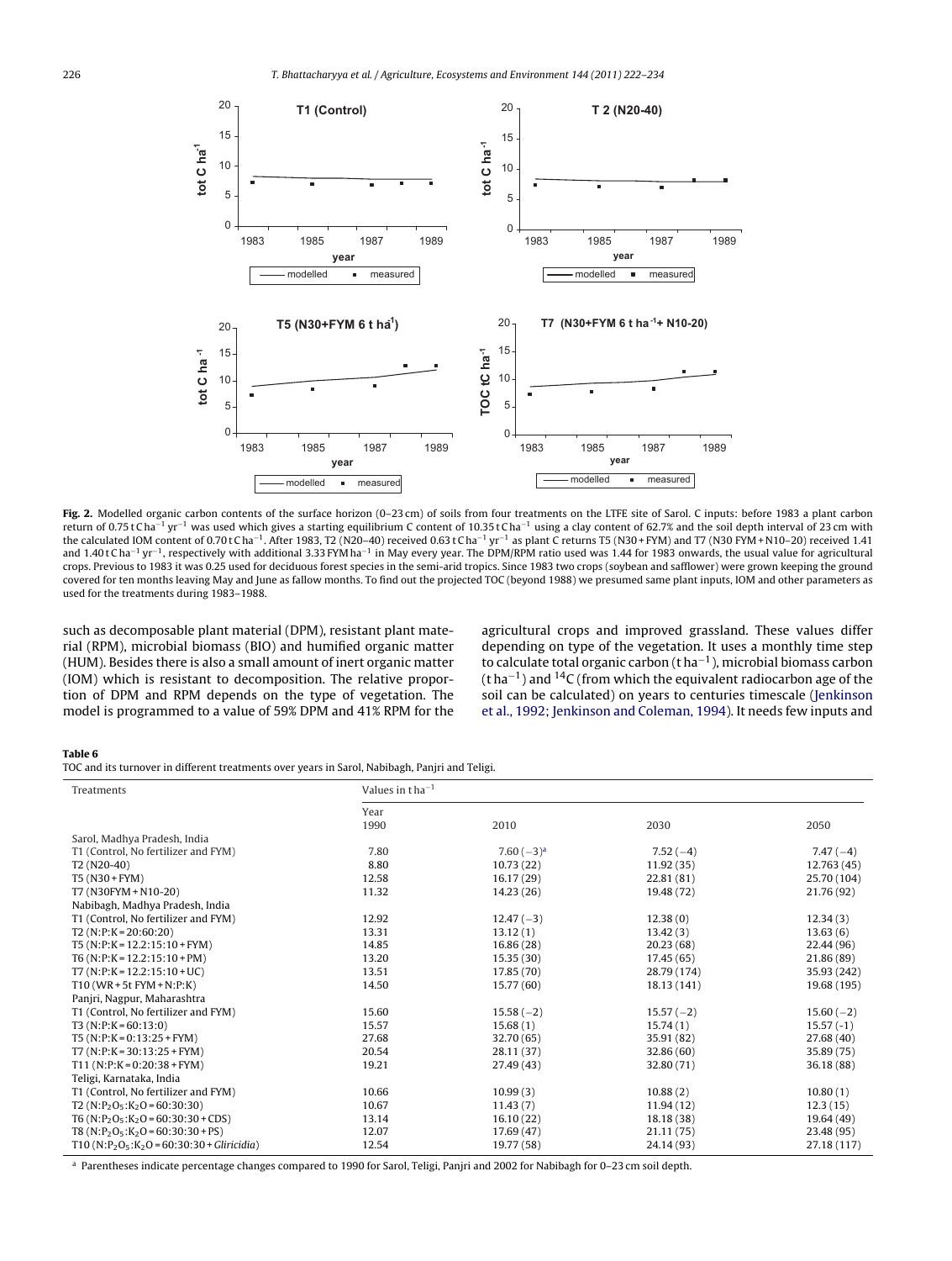#### <span id="page-5-0"></span>**Table 7**

Model errors and simulation bias for four experimental sites.

| Treatments                                                                                          | Simulation error |      |          |                    |                        | Simulation bias                     |                                      |                                               |
|-----------------------------------------------------------------------------------------------------|------------------|------|----------|--------------------|------------------------|-------------------------------------|--------------------------------------|-----------------------------------------------|
|                                                                                                     | RMSE(%)          | r    | M        | $t$ Value of $M^a$ | Student t <sup>b</sup> | Critical t value<br>(at two tailed) | Significance of<br>bias (yes/no) $c$ | Significance of<br>bias (yes/no) <sup>d</sup> |
| Sarol                                                                                               |                  |      |          |                    |                        |                                     |                                      |                                               |
| T1 (Control, No fertilizer and FYM)                                                                 | 13.88            | 0.34 | $-0.96$  | 0.28               | 8.67                   | 2.31                                | N <sub>o</sub>                       | Yes                                           |
| T <sub>2</sub> (N <sub>20-40</sub> )                                                                | 11.50            | 0.76 | $-0.58$  | 0.16               | 2.12                   | 2.31                                | No                                   | No                                            |
| T5 (N30 + FYM)                                                                                      | 15.01            | 0.94 | $-0.68$  | 0.67               | 0.54                   | 2.31                                | No                                   | No                                            |
| T7 (N30FYM + N10-20)                                                                                | 13.64            | 0.93 | $-0.58$  | 0.028              | 0.59                   | 2.31                                | No                                   | No                                            |
| Nabibagh                                                                                            |                  |      |          |                    |                        |                                     |                                      |                                               |
| T1 (Control, No fertilizer and FYM)                                                                 | 7.33             | 0.11 | $-0.808$ | 0.27               | 4.39                   | 2.31                                | No                                   | Yes                                           |
| $T2(N:P:K=20:60:20)$                                                                                | 9.32             | 0.72 | $-0.44$  | 0.05               | 0.87                   | 2.31                                | N <sub>o</sub>                       | No                                            |
| $T5(N:P:K = 12.2:15:10 + FYM)$                                                                      | 4.70             | 0.97 | $-0.41$  | 0.35               | 0.61                   | 2.31                                | N <sub>o</sub>                       | N <sub>0</sub>                                |
| $T6(N:P:K = 12.2:15:10+PM)$                                                                         | 8.03             | 0.88 | $-0.692$ | 0.07               | 1.29                   | 2.31                                | No                                   | No                                            |
| $T7 (N:P:K = 12.2:15:10+UC)$                                                                        | 11.60            | 0.92 | $-1.45$  | 0.16               | 0.64                   | 2.31                                | N <sub>o</sub>                       | No                                            |
| $T10$ (WR + 5t FYM + N;P;K)                                                                         | 8.40             | 0.86 | $-0.98$  | 0.21               | 1.51                   | 2.31                                | No                                   | No                                            |
| Panjri                                                                                              |                  |      |          |                    |                        |                                     |                                      |                                               |
| T1 (Control, No fertilizer and FYM)                                                                 | 2.14             | 0.78 | $-0.30$  | 0.65               | 0.94                   | 2.31                                | N <sub>o</sub>                       | No                                            |
| $T3(N:P:K=60:13:0)$                                                                                 | 5.71             | 0.98 | $-0.93$  | 0.21               | 1.03                   | 2.31                                | No                                   | No                                            |
| $T5(N:P:K=0:13:25+FYM)$                                                                             | 6.52             | 0.90 | $-0.97$  | 0.22               | 1.19                   | 2.31                                | No                                   | No                                            |
| $T7 (N:P:K=30:13:25+FYM)$                                                                           | 6.10             | 0.99 | $-0.56$  | 0.14               | 0.56                   | 2.31                                | No                                   | N <sub>0</sub>                                |
| $T11(N:P:K=0:20:38+FYM)$                                                                            | 6.11             | 0.84 | $-0.92$  | 0.24               | 1.38                   | 2.31                                | N <sub>o</sub>                       | No                                            |
| Teligi                                                                                              |                  |      |          |                    |                        |                                     |                                      |                                               |
| T1(Control, No fertilizer and FYM)                                                                  | 1.45             | 0.22 | $-0.11$  | $-1.03$            | $-2.12$                | 2.31                                | No                                   | N <sub>o</sub>                                |
| T2 (N:P <sub>2</sub> O <sub>5</sub> :K <sub>2</sub> O = 60:30:30)                                   | 3.75             | 0.83 | $-0.12$  | 0.14               | 0.70                   | 2.31                                | N <sub>o</sub>                       | N <sub>0</sub>                                |
| T6 (N:P <sub>2</sub> O <sub>5</sub> :K <sub>2</sub> O = 60:30:30 + CDS)                             | 6.55             | 0.97 | $-0.796$ | 0.33               | 1.17                   | 2.31                                | No                                   | N <sub>0</sub>                                |
| $T8(N: P_2O_5: K_2O = 60:30:30 + PS)$                                                               | 8.23             | 0.90 | $-0.630$ | 1.16               | 1.57                   | 2.31                                | N <sub>o</sub>                       | N <sub>0</sub>                                |
| T10 (N:P <sub>2</sub> O <sub>5</sub> :K <sub>2</sub> O = 60:30:30 + Gliricidia)                     | 13.74            | 0.87 | $-0.33$  | 0.02               | 0.38                   | 2.31                                | No                                   | No                                            |
| <sup>a</sup> <i>t</i> value of $M = \left  t = \frac{2D}{n\Sigma D^2 - (\Sigma D)^2/n - 1} \right $ |                  |      |          |                    |                        |                                     |                                      |                                               |

b Student  $t = \frac{\text{Mean of measured values} - \text{Mean of modelled values}}{\sqrt{\text{Variance of observed value} + \text{Variance of modelled values}}/n}$ .

 $\epsilon$  On the basis of 't' of M.

 $d$  On the basis of Student 't' value.

those are easily obtainable. RothC is designed to run in two modes: 'forward' in which known inputs are used to calculate changes in soil organic matter and 'inverse', when inputs are calculated from known changes in soil organic matter. Mean monthly air temperature (MAT) and mean annual rainfall (MAR) were estimated from the nearest standard meteorological station for each site. Since open pan evaporation (PE) data were not available, mean monthly potential evapotranspiration (PET) was used [\(Mandal et al., 1999\)](#page-11-0) to convert to open pan evaporation assuming PE = PET/0.75. Soil moisture deficit (SMD) was calculated for the surface horizons of the soils. Using SMD data, weather files for each layer were created following the method of [Coleman and Jenkinson \(1999\).](#page-11-0)

#### 2.3. Parametrization of the model

The ability of the RothC model to predict change in TOC turnover depends on the rate modifying factors viz temperature and moisture. The meteorological datasets provide only air temperature. We have modified the air temperature to soil temperature while developing the weather files. Besides in the northern hemisphere the RothC starts since January. In the humid tropical climate like India we have parametrized the RothC so that it starts with the onset of monsoon in the month of June/July. We made changes to suit the climate of the various LTFE we tried in this study.

Soil systems attain a steady-state (quasi-equilibrium) after accumulation of dry matter as well as loss of TOC over time. Depending on land use system, SOC levels often show tooth like cycles of accumulation and loss [\(Batjes, 2001\).](#page-11-0) After each change in land use system, a period of constant management is required to reach a new quasi-equilibrium (QEV) stage. In this way the SOC is stabilized to another QEV characteristic of that changed situations in terms of new land use pattern, vegetation cover and management practice. It has been reported that under natural vegetation SOC values tend to attain QEVs with varying durations of 500–1000 years in a forest system [\(Jenny, 1950; Dickson and](#page-11-0) [Crocker, 1953\),](#page-11-0) 30–50 years in agricultural systems after forest cutting ([Arrouyas et al., 1995; Johnson, 1995; Batjes, 2001\)](#page-11-0) and 5–15 years in agriculture systems in other Indian soils [\(Saikh et al.,](#page-11-0) [1998; Naitam and Bhattacharyya, 2004; Chandran et al., 2009\).](#page-11-0) In the present study, Sarol (1983–1988), Panjri (1986–1997), Teligi (1984–1994) satisfy the minimum numbers of years for attaining equilibrium except for Nabibagh LTFE (2002–2005). It may however be mentioned here that before the initialization of LTFE trials, soybean–wheat crop rotation was followed since 1992. As a matter of fact, Indian Institute of Soil Science, Bhopal, India conducted field experiments since 1992–1993 with soybean–wheat crop rotation [\(Rao and Shrivastava, 1998\).](#page-11-0) We did not get those data in order for RothC modelling and so we used the datasets during the period of 2002–2005. In effect, therefore, the same site of Nabibagh is stabilized with soybean–wheat since 1992 and thus has reached a stage of equilibrium. It seems, therefore, that all the LTFE sites selected and the assumptions for the steady state vis-à-vis equilibrium is in place.

# 2.4. Calibration of the model

To fit the model to the data collected from these four LTFE sites, the necessary first step was to run RothC with an annual input of organic carbon that had been selected iteratively to give the TOC at the start of each experiment. We followed this step for each site. When TOC was set at the beginning, the model was run for the selected treatments using iteratively selected values for the annual return of plant carbon to the soil.

Soil clay (%), BD (Mg m−3) and TOC were utilized as model inputs (0–20 cm) for each benchmark spot. Since we did not have radiocarbon values  $(14)$ , the equation derived by [Falloon et al. \(2002\)](#page-11-0) was used  $(10M = 0.049/SOC^{1.139})$  to estimate the size of the IOM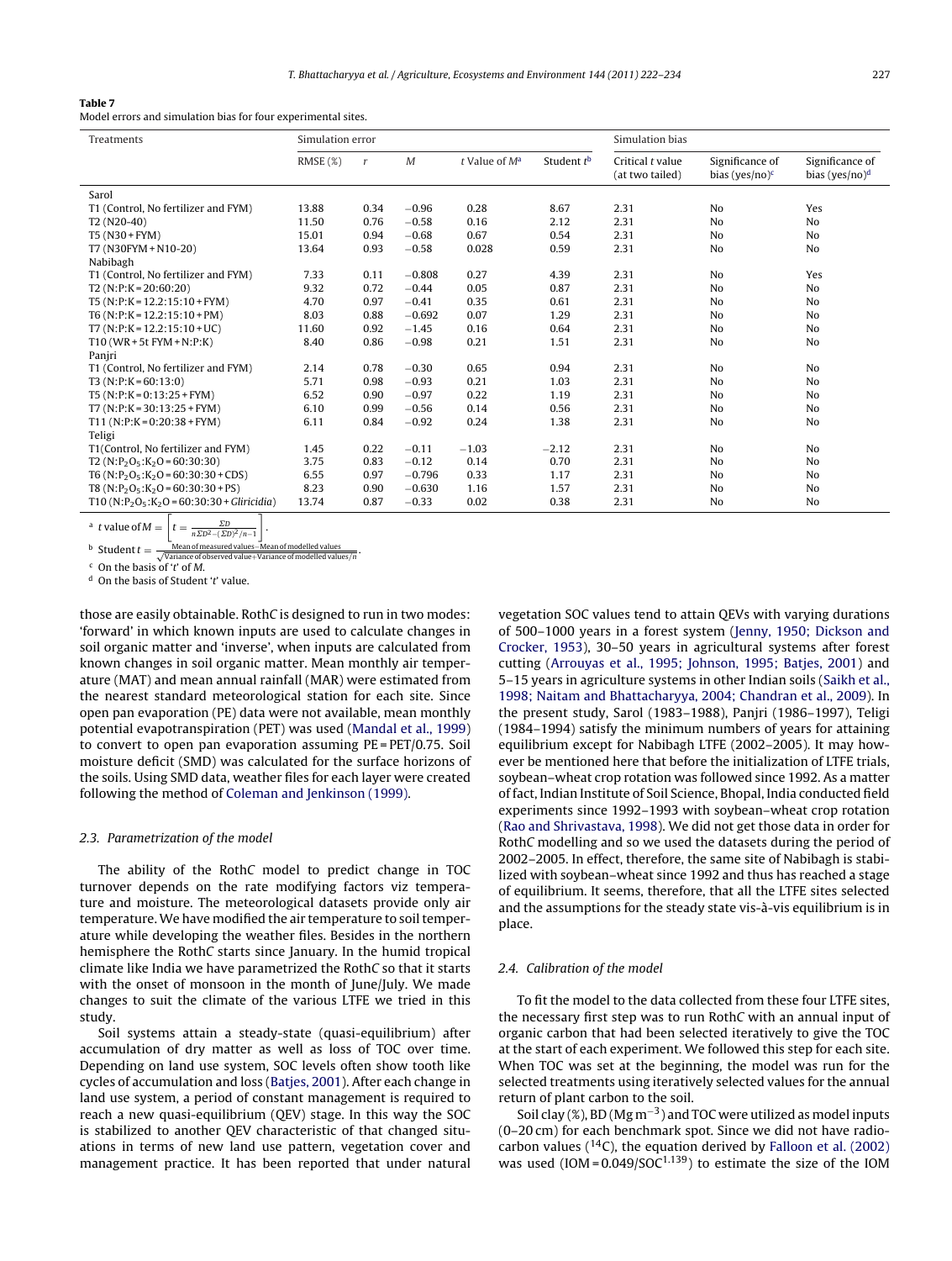<span id="page-6-0"></span>

**Fig. 3.** Modelled organic carbon contents of the surface horizon (0–23 cm) of soils from six treatments on the LTFE site of Nabibagh. C inputs: before 2002 a plant carbon return of 0.70 t C ha<sup>-1</sup> yr<sup>-1</sup> was used which gives 1.27 t C ha<sup>-1</sup> using a clay content of 52.20% and the soil depth interval of 23 cm with the calculated IOM content of 0.85 t C ha<sup>-1</sup>. After 2002, T2 General Recommended Dose (GRD) received 0.99 t C ha<sup>-1</sup>, T5 and T6 (NPK + organic plots) received same 1.09 t C ha<sup>-1</sup> yr<sup>-1</sup> as plant C returns with additional 3.33 for FYM and PM; T7 (NPK + UC) received 1.39 and T10 (NPK + organic plots) received 1.45 t Cha<sup>-1</sup> yr<sup>-1</sup> which includes contribution of farm yard manure every year during July. The DPM/RPM ratio used was 1.44 for 2002 onwards, the usual value for agricultural crops. Previous to 2002 it was 0.67 used for unimproved grasslands in the Black Soil Regions (BSR), India. Since 2002 two crops (soybean and wheat) were grown keeping the ground covered for ten months leaving May and June as fallow months. To find out the projected TOC (beyond 2006) we presumed same plant inputs, IOM and other parameters as used for the treatments during 2002–2006.

pool from total SOC content. We decided to estimate appropriate plant carbon input rates (PI t C ha<sup>-1</sup> yr<sup>-1</sup>) with fertilizer and other management in each LTFE site. We used the same specific carbon input rate for a set of crops for a treatment of a particular LTFE site for all the years of simulation. It is in view of this we had set the initial IOM (t C ha<sup>-1</sup>) value and adjusted the annual PI rate of carbon through iterative process for arriving at the best agreement between measured and modelled TOC values. The IOM values for LTFE sites were set accordingly as 0.7 (Sarol), 0.85 (Nabibagh), 1.25 (Panjri), and 1.25 (Teligi).

Organic matter decomposition rates were calculated from the maximum decomposition rate constants ( $k_{pooln}$ ) for each pool (1 to n). Total SOC and the SOC concentration in each of the model pools in the final year of simulation are shown in Eqs. (i) and (ii).

SOC decomposition rate = 
$$
\sum_{n}^{1} \left( \frac{\text{SOC pool } n}{\text{Total SOC}} X k \text{ pool } n \right)
$$
 (i)

Modified SOC Decomposition rate = SOC Decomposition rate

 $\times$ Rate modifier product sum

#### 2.5. Validation of the model

The model performance was evaluated using various statistical parameters such as (i)  $r$ : simulation correlation coefficient; (ii) RMSE: root mean square error measuring total simulation error; (iii) M: mean difference or differences between means of predicted and measured values exploring the total simulation bias; (iv)  $t$ of M: a lower value of  $t$  of  $M$  than the critical two-tailed 2.5%  $t$ value means the model bias is not significant, that is the simulation bias is acceptable [\(Smith et al., 1996, 1997; Guo et al., 2006\).](#page-11-0) We also measured Student's  $t$  to find out simulation bias as explained later.

To assess the impact of global change on TOC and subsequent feedback effects soil organic matter models have been used. A model's simulation of future events obviously cannot be compared to measured data to verify its validity. We can, however, get some measure of performance by testing a model's ability to simulate long-term soil organic matter changes using existing datasets. The primary purpose of this exercise then is to test the ability of soil carbon models to simulate the long term dynamics of soil organic matter under a variety of land use systems in different types of bioclimate with varying rainfall pattern as a mean of identifying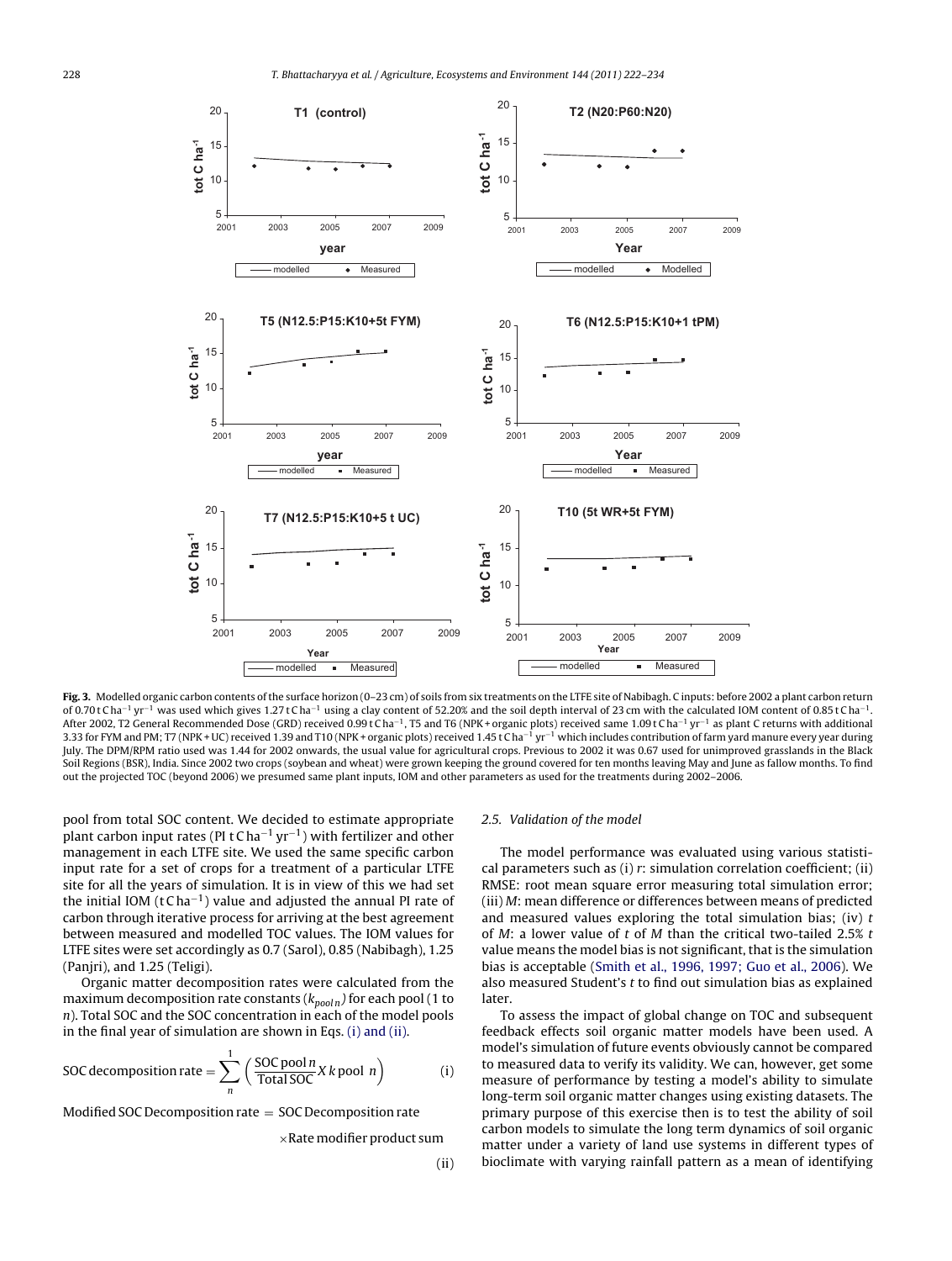<span id="page-7-0"></span>

**Fig. 4.** Modelled organic carbon contents of the surface horizon (0–23 cm) of soils from eight treatments on the LTFE site of CICR, Panjri farm, Nagpur. C inputs: before 1986 a plant carbon return of 1.70 t C ha<sup>-1</sup> yr<sup>-1</sup> was used which gives a starting equilibrium C content of 17.24 t C ha<sup>-1</sup> using a clay content of 56.5% and the soil depth interval of 23 cm with the calculated IOM content of 1.25 t Cha<sup>-1</sup>. After 1986, T3 (N 60: P 13 kg) received 1.15 t Cha<sup>-1</sup> yr<sup>-1</sup> as plant C returns; T5 (P13:25K kg + 10 t FYM) received 1.36 and T7 (30N: 13P: 25K + 5 t FYM), T11 (20P: 38K + 15 t FYM) received 0.66, 1.02 t C ha<sup>-1</sup> yr<sup>-1</sup>, respectively with an average additional 2.34 FYM ha<sup>-1</sup> in May every year. The DPM/RPM ratio used was 1.44 for 1986 onwards, the usual value for agricultural crops. Previous to 1986 it was 0.25 used for deciduous forest species in the semi-arid tropics. Since 1986 two crops (cotton and sorghum) were grown keeping the ground covered for ten months.

which model is likely to be most appropriate to future global change impact assessment in different environments [\(Smith et al., 1997\).](#page-11-0)

In the present study we selected RothC model to predict variables viz total organic carbon. Our exercise is restricted to the ability of the model to simulate the long term changes in total organic carbon content. A schematic representation of statistical steps for evaluating the accuracy of a simulation and determination of acceptable error is shown in [Fig. 1.](#page-3-0)

# **3. Results**

# 3.1. Performance of model and plant C input in northern black soil region

Sarol site was modelled for the surface horizon (0–23 cm). The LTFE data indicated that TOC marginally increased when organic carbon is externally added through inorganic fertilizers (T2, [Fig. 2\)](#page-4-0) when compared with control (T1, [Fig. 2\).](#page-4-0) Rapid increase in TOC in T5 and T7 ([Fig. 2\)](#page-4-0) was observed due to the addition of FYM in combination with inorganic fertilizer [\(Fig. 2\).](#page-4-0) Regular application of NPK increased TOC slightly (T2, [Fig. 2\)](#page-4-0). Addition of inorganic fertilizers alone did not bring an appreciable increase in TOC content over years. Usually the harvesting of annual crops is done almost from the ground level. The grain and

straw both are used although for different purposes. The stubbles are removed before sowing the next crop. This gives very little scope of returning the biomass back to soil. This happened in cases when higher inorganic fertilizer is added; yield increased but SOC did not change much. This is in contrast to the treatments where organic amendments are applied along with the inorganics. The manures, since get mixed with soils, help in increasing the SOC content.

Inorganic fertilizer in combination with organic in T5 and T7 brought appreciable increase in TOC. RothC registered an increase in TOC beyond 1990 when compared with the control in Sarol ([Table 6\).](#page-4-0) The total simulation error in terms of RMSE in Sarol ranged from 11.50 to 15.01% ([Table 7\).](#page-5-0) The simulation bias expressed by M was found to be not significant for all the treatments since the t values were lower than the critical 2.5% two-tailed t-value. We also evaluated the simulation bias using Student's  $t$ values. We had similar experience as of t value of M for all the treatments of Sarol except T1 ([Table 7\).](#page-5-0) The simulation correlation coefficient  $(r)$  for T1 supports this observation indicating a significant difference between modelled and measured values ([Table 7\).](#page-5-0)

The average grain yield of four treatments at Sarol site during the experimental period ([Table 1\)](#page-1-0) showed that T2 (N20–40), T5 (N30 + FYM) and T7 (N30 FYM + N10–20) brought significant changes in soybean and safflower yield. A close look at yield data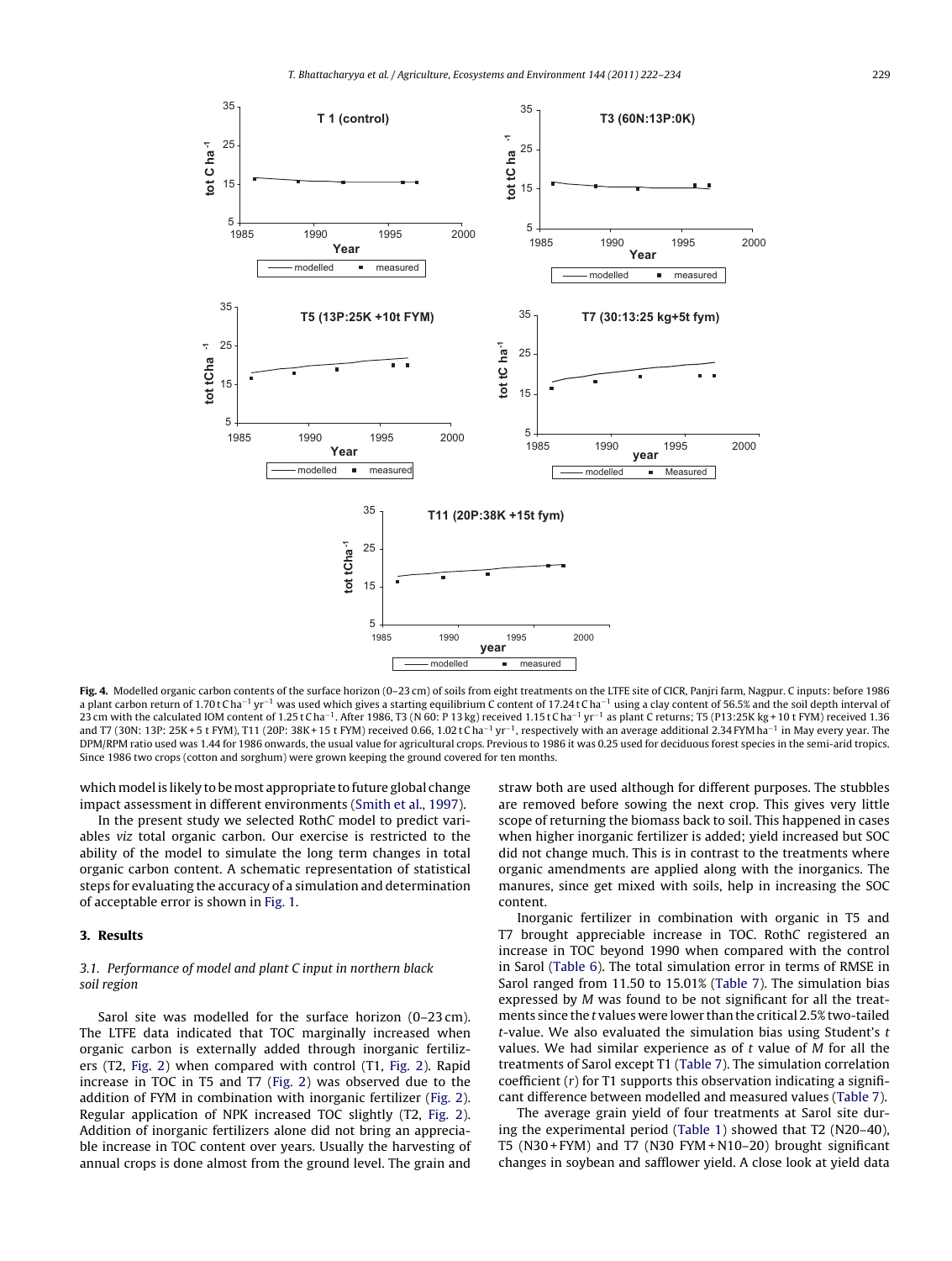<span id="page-8-0"></span>

Fig. 5. Modelled organic carbon contents of the first horizon (0-23 cm) of soils from five treatments on the LTFE site of Teligi. C inputs: before 1984 a plant carbon return of 0.86 t C ha<sup>-1</sup> yr<sup>-1</sup> was used which gives 10.35 t Cha<sup>-1</sup> using a clay content of 57.74% and the soil depth interval of 23 cm with the calculated IOM content of 1.25 t Cha<sup>-1</sup>. After 1984, T2 (NPK plot) and T6 (NPK+ organic plots) received 5.18 t Cha<sup>-1</sup> yr<sup>-1</sup> as plant C returns with additional 1.875 for cow dung slurry; T8 received 5.20 and T10 (NPK + organic plots) received 3.68 t C ha−<sup>1</sup> yr−<sup>1</sup> which includes contribution of paddy straw (T8) and Gliricidia (T10) every year during July. The DPM/RPM ratio used was 1.44 for 1984 onwards, the usual value for agricultural crops. Previous to 1984 it was 0.67 used for unimproved grasslands in Black Soil Regions (BSR), India. Since 1986 two crops (paddy and wheat) were grown keeping the ground covered for ten months leaving May and June as fallow months. To find out the projected TOC (beyond 2004) we presumed same plant inputs, IOM and other parameters as used for the treatments during 1984–1995.

([Table 1\)](#page-1-0) and TOC ([Table 6\)](#page-4-0) indicated that application of only inorganic fertilizer (T2) did not increase TOC but increased crop yield while application of inorganic fertilizer in combination with organic materials (T5 and T7) brought increase in TOC as well as crop yield. Estimated plant carbon input rates (0–23 cm) were  $0.59$  t C ha<sup>-1</sup> yr<sup>-1</sup> for control and 0.63 t C ha<sup>-1</sup> yr<sup>-1</sup> in plots receiving N (20–40). These values were 1.41 and 1.40 for T5 (N30 + FYM) and T7 (N30 FYM + N10–20), respectively. Increased plant carbon input rates for these treatments showed the effect of addition of external sources of plant nutrients to increase biomass carbon.

# 3.2. Performance of model and plant C input in central black soil region

Nabibagh site was modelled for the surface horizon (0–23 cm). Nabibagh LTFE data indicated that TOC marginally increased when organic carbon is externally added along with the inorganic fertilizers (T2, [Fig. 2\)](#page-4-0) when compared with control (T1, [Fig. 2\).](#page-4-0) Rapid increase in TOC in treatments T5, T6, T7 and T10 ([Fig. 2\)](#page-4-0) is seen due to the addition of FYM and other organic substances like paddy straw (PS), urban compost (UC), Gliricidia, wheat residue (WR) in combination with inorganic fertilizer [\(Fig. 2\).](#page-4-0) Regular application of NPK increases TOC in T2 [\(Fig. 3\).](#page-6-0)

RothC registered an increase in TOC beyond 1985 when compared with the control [\(Table 6\).](#page-4-0) Addition of organics further aided in increasing TOC. Taking 1990 as the base year, relative increase in TOC was high in T2 (GRD) followed by T5 (NPK + FYM), T6 (NPK + PM), T7 (NPK + UC) and T10 (WR + FYM + NPK) respectively. Poultry manure (PM) in T6 had little effect on TOC increase [\(Table 6,](#page-4-0) [Fig. 3\).](#page-6-0)

The total simulation error in terms of RMSE in Nabibagh range from 4.70 to 11.60% ([Table 7\).](#page-5-0) The simulation bias expressed by M was found to be not significant for all the treatments since the t values were lower than the critical 2.5% two-tailed t-value. However simulation bias was significant in T1 when it was evaluated on the basis Student  $t$  values. Poor  $r$  value of 0.11 in T1 supports this obser-vation [\(Table 7\).](#page-5-0) The simulation correlation coefficient  $(r)$  ranged between 0.98 and 0.99.

The average grain yield of six treatments at Nabibagh site during the experimental period is shown in [Table 3.](#page-1-0) A close look at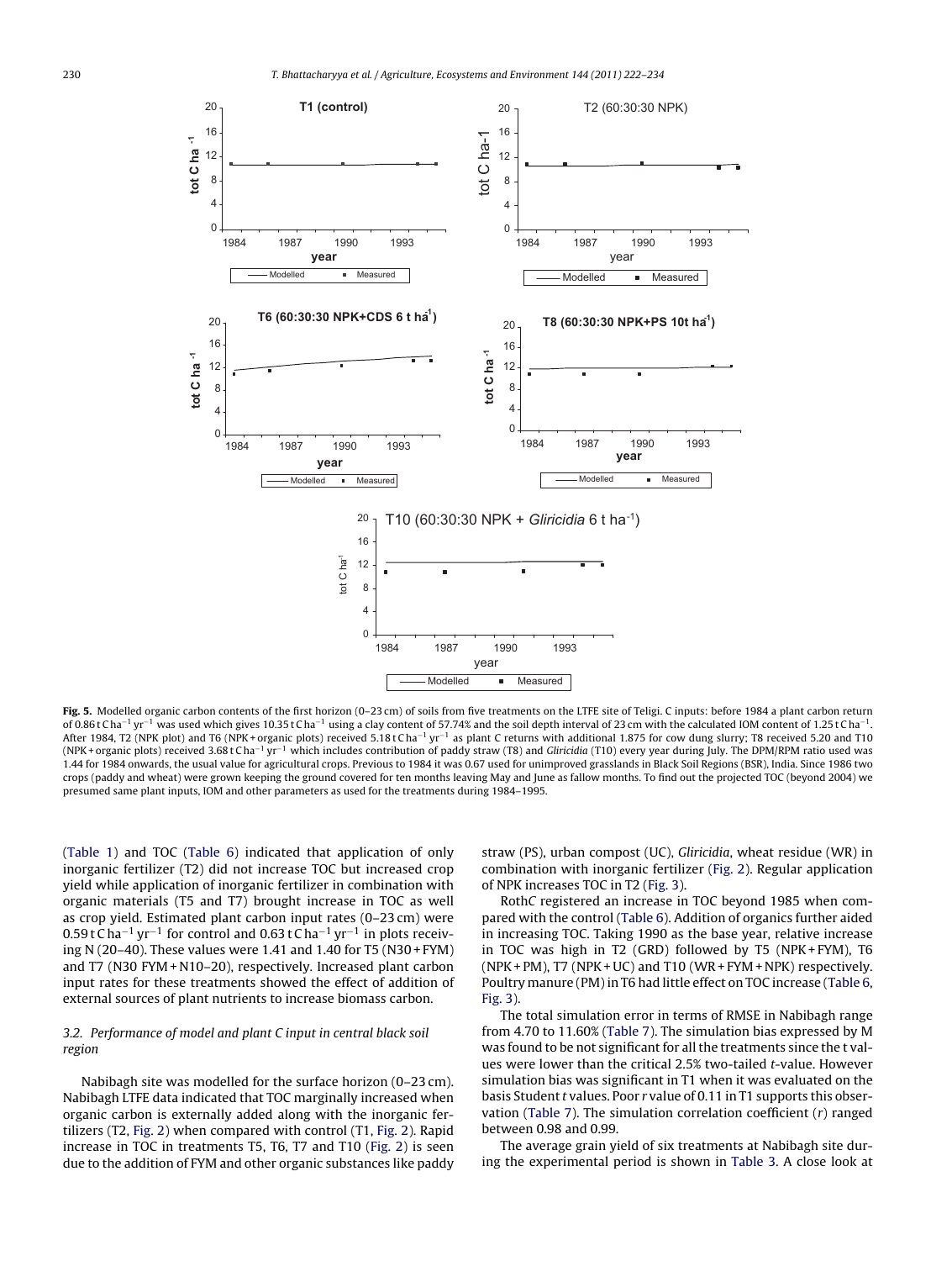yield data and TOC [\(Table 4\) i](#page-2-0)ndicate that application of only inorganic fertilizer (T2) does not increase TOC but increases crop yield, while application of inorganic fertilizer in combination with organics (treatments T5, T6, T7 and T10) brings an increase in TOC as well as crop yield.

Panjri data showed that when organic carbon was added through farm yard manure (T5, T7 and T11), there was an effective increase in TOC (Table 5; [Fig. 4\).](#page-7-0) It was also observed that a regular application of NPK (T2, [Table 5\)](#page-2-0) marginally influences TOC during the experimental period (1986–1997) [\(Fig. 4\).](#page-7-0)

There was a noticeable increase in TOC content after addition of inorganic fertilizer in combination with farm yard manure [\(Fig. 5\).](#page-8-0) RothC registered an increase in TOC beyond experimental period when compared with control. Addition of organic materials such as farm yard manure brings appreciable increase in TOC [\(Table 6\)](#page-4-0) as compared with the treatments containing inorganic fertilizers alone. Total simulation error in terms of RMSE for Panjri ranged from 2.14 to 6.52% ([Table 7\).](#page-5-0) The simulation bias expressed by M as well as Student's t was found to be not significant for all the treatments [\(Table 7\).](#page-5-0) The simulation correlation coefficient (r) ranged within 0. 78–0.99.

# 3.3. Performance of model and plant C input in southern black soil region

Teligi data showed that organic carbon added through external sources like cow dung slurry, paddy straw and Gliricidia (T6, T8 and T10) increased TOC [\(Table 6;](#page-4-0) [Fig. 4\).](#page-7-0) It was also observed that a regular application of NPK (T2, [Table 6\)](#page-4-0) marginally influenced TOC during the experimental period (1984–1995) [\(Fig. 5\).](#page-8-0)

There was no noticeable increase in TOC content after addition of inorganic fertilizers only [\(Fig. 3\).](#page-6-0) Addition of inorganic fertilizer in combination with organic (T6, T8 and T10) brings appreciable increase in TOC over years. RothC registered an increase in TOC beyond experimental period when compared with control. Addition of organic materials such as cow dung slurry (CDS), paddy straw (PS), Gliricidia bring appreciable increase in TOC content ([Table 6\)](#page-4-0) as compared with the treatments containing inorganic fertilizers alone. The total simulation error in terms of RMSE for Teligi ranged from 1.45 to 13.74% ([Table 7\)](#page-5-0) which was in the similar range of those obtained in Sarol and comparatively smaller than the values obtained in Nabibagh. The simulation bias expressed by M as well as Student's t was found to be not significant for all the treatments ([Table 7\).](#page-5-0) The simulation correlation coefficient  $(r)$ ranged from 0.22 to 0.97. Interestingly control treatment (T1) indicates unbiased model output in spite of r showing non-significant value (0.22).

#### **4. Discussion**

For Sarol, addition of inorganic fertilizers alone increased TOC marginally while introduction of manure brought an increase in TOC [\(Table 6\).](#page-4-0) Increase in TOC is controlled by nature and quality of clay in soils [\(Bhattacharyya et al., 2000\).](#page-11-0) Relatively high clay content in these four spots ([Table 2\)](#page-1-0) influencing favoured moisture condition for organic matter decomposition in these soils (Vertisols) helped in increasing TOC when manures were added ([Bhattacharyya et al., 2005\) \(](#page-11-0)[Table 6\).](#page-4-0) Earlier [Coleman et al](#page-11-0). [\(1997\)](#page-11-0) found an increase in TOC with the regular application of NPK in temperate climate.

The relative effect of the application of manures for TOC increase in Teligi reported earlier was Gliricidia > PS > CDS ([Bellaki](#page-11-0) [et al., 1998\).](#page-11-0) These authors stated that this could be attributed to addition of organic materials and also due to better root growth, more plant residue after harvest of the crop and indirect influence

#### **Table 8**

Various pools of C content of the soil under various LTFEs in control treatment.

| Various pools<br>of C content                                                  | On June<br>1860                       | On June<br>1983                       | On June<br>1988                       | DPM/RPM |      |      |
|--------------------------------------------------------------------------------|---------------------------------------|---------------------------------------|---------------------------------------|---------|------|------|
|                                                                                |                                       |                                       |                                       | 1860    | 1983 | 1988 |
| Sarol<br><b>DPM</b><br><b>RPM</b><br><b>BIO</b><br><b>HUM</b><br><b>IOM</b>    | 0.02<br>1.77<br>0.15<br>5.81<br>0.70  | 0.07<br>1.56<br>0.16<br>5.83<br>0.70  | 0.07<br>1.93<br>0.21<br>5.92<br>0.70  | 0.01    | 0.04 | 0.04 |
| Various pools<br>of C content                                                  | On June<br>1860                       | On June<br>2002                       | On June<br>2005                       | DPM/RPM |      |      |
|                                                                                |                                       |                                       |                                       | 1860    | 2002 | 2005 |
| Nabibagh<br><b>DPM</b><br><b>RPM</b><br><b>BIO</b><br><b>HUM</b><br><b>IOM</b> | 0.05<br>3.17<br>0.27<br>10.22<br>0.85 | 0.15<br>2.68<br>0.29<br>10.26<br>0.85 | 0.15<br>1.80<br>0.28<br>10.33<br>0.85 | 0.01    | 0.05 | 0.08 |
|                                                                                |                                       |                                       |                                       |         |      |      |
| Various pools<br>of C content                                                  | On June<br>1860                       | On June<br>1986                       | On June<br>1997                       | DPM/RPM |      |      |
|                                                                                |                                       |                                       |                                       | 1860    | 1986 | 1997 |
| Panjri<br><b>DPM</b><br><b>RPM</b><br><b>BIO</b><br><b>HUM</b><br><b>IOM</b>   | 0.19<br>3.86<br>0.42<br>16.14<br>1.25 | 0.20<br>1.88<br>0.31<br>11.91<br>1.25 | 0.20<br>1.79<br>0.29<br>11.96<br>1.25 | 0.05    | 0.10 | 0.11 |
| Various pools<br>of C content                                                  | On June<br>1860                       | On June<br>1984                       | On June<br>1994                       | DPM/RPM |      |      |
|                                                                                |                                       |                                       |                                       | 1860    | 1984 | 1994 |

on the physical and chemical characteristics of soil. Modelled TOC values support the earlier observations ([Bellaki et al., 1998\)](#page-11-0) which is in line with the content of TOC in these amendments (42.0, 41.5 and 33.3% C for PS, Gliricidia and CDS, respectively).

[Singh et al](#page-11-0). [\(2004\)](#page-11-0) earlier reported that organic carbon content in the surface soils in Nabibagh increased significantly with the repeated additions of farm yard manure/poultry manure/urban compost along with 50% NPK and 5 t FYM ha−<sup>1</sup> to soybean and 100% NPK to wheat. The modelled TOC values followed this trend. Similar trend for TOC was observed in Panjri.

Table 8 gives the value of various pools of C content of the soils under various LTFEs in control treatment. At the end of the preliminary run to equilibrium on June, 1860 up to the time the model had run for 10,000 years using the various weather files (Sarol, Nabibagh, Panjri and Teligi), the C content showed variations in different LTFEs. We have tabulated the various pools on June during the beginning and at the end of the experimental period. It is interesting to observe that RothC calculates relatively high inert organic matter at LTFE spots receiving more mean annual rainfall (MAR). The DPM/RPM ratio also followed similar trend with MAR with Sarol as an exception. This is due to low initial TOC content of Sarol (6 t ha<sup>-1</sup>) as compaired to Panjri (15 t ha<sup>-1</sup>), Nabibagh (12 t ha<sup>-1</sup>) and Teligi (10 t ha<sup>-1</sup>). [Fig. 5](#page-8-0) gives decomposition rate modifiers for moisture and temperature (and their sums), and modified and unmodified SOC decomposition rates at all modelled sites, calculated by RothC.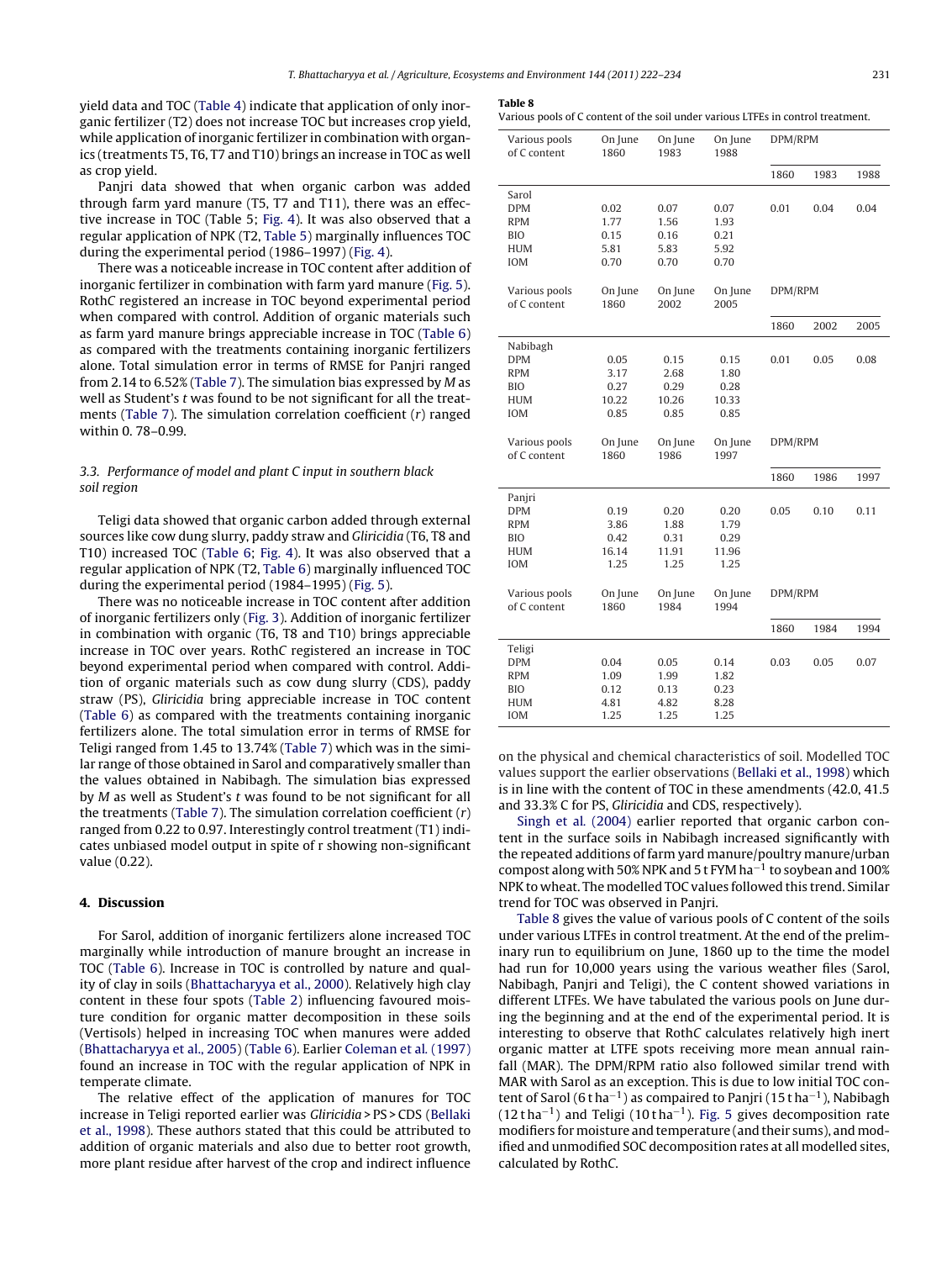<span id="page-10-0"></span>

|                                                               |                                                                            |                                                                                       |                                                                   | Long term fertilizer experimental spots        |                                      |                               |                            |
|---------------------------------------------------------------|----------------------------------------------------------------------------|---------------------------------------------------------------------------------------|-------------------------------------------------------------------|------------------------------------------------|--------------------------------------|-------------------------------|----------------------------|
| 1400                                                          | Nabibagh                                                                   | Panjri                                                                                | Sarol                                                             | Akola                                          | Holambi                              | Zarifa Viran                  | Teligi                     |
| 1200<br>Rainfall (mm)<br>800<br>600<br>400<br>200<br>$\Omega$ | 1111<br>111111<br>111111<br>111111<br>111111<br>111111<br>111111<br>111111 | 1111111<br>1111111<br>1111111<br>1111111<br>1111111<br>11111111<br>111111<br>$\prime$ | 111111<br>111111<br>111111<br>111111<br>111111<br>111111<br>11111 | 111111<br>111111<br>111111<br>111111<br>111111 | 111111<br>111111<br>111111<br>111111 | 1111111<br>IIIIIIII<br>111111 | 111111<br>1111111<br>IIIII |
| Rate modifier product average                                 | 2.14                                                                       | 0.32                                                                                  | 0.98                                                              | 0.93                                           | 0.70                                 | 0.85                          | 0.98                       |
| Rate modifier product sum                                     | 13.88                                                                      | 15.78                                                                                 | 11.77                                                             | 11.24                                          | 8.38                                 | 10.25                         | 11.77                      |
| Average rate modifier for temperature                         | 7.40                                                                       | 4.34                                                                                  | 3.82                                                              | 3.77                                           | 2.97                                 | 3.25                          | 4.64                       |
| Rate modifier for temperature sum                             | 48.09                                                                      | 52.07                                                                                 | 45.83                                                             | 45.28                                          | 35.69                                | 38.96                         | 55.75                      |
| Rate modifier for moisture average                            | 0.89                                                                       | 0.48                                                                                  | 0.42                                                              | 0.44                                           | 0.40                                 | 0.40                          | 0.36                       |
| Rate modifier for moisture sum                                | 5.79                                                                       | 5.73                                                                                  | 5.06                                                              | 5.2                                            | 4.80                                 | 4.82                          | 4.33                       |
| Unmodified SOC decomposition rate $(yr^{-1})$                 | 0.21                                                                       | 0.21                                                                                  | 0.19                                                              | 0.18                                           | 0.20                                 | 0.19                          | 0.36                       |
| Modified SOC decomposition rate $(yr^{-1})$                   | 2.86                                                                       | 3.30                                                                                  | 2.28                                                              | 2.11                                           | 1.68                                 | 1.99                          | 4.24                       |
| Soil Moisture Deficit (SMD)                                   | 6061                                                                       | 6153                                                                                  | 622                                                               | 622                                            | 4150                                 | 4150                          | 6172                       |
| $MARa$ (mm)                                                   | 1209                                                                       | 1160                                                                                  | 1053                                                              | 794                                            | 664                                  | 6105                          | 505                        |
| Clay $(\% )$                                                  | 522                                                                        | 565                                                                                   | 627                                                               | 5019                                           | 1945                                 | 2748                          | 5774                       |
| Rainfall in wet months (mm)                                   | 922                                                                        | 846                                                                                   | 804                                                               | 541                                            | 491                                  | 496                           | 214                        |

**Fig. 6.** Schematic diagram showing the decomposition rate modifiers in different Long Term Fertilizer Experiments. The LTFE spots of Akola, Holambi and Zarifa Viran are shown for comparison to find the threshold limits for rainfall and not discussed in this paper.

A closer look at Fig. 6 indicates that the rate modifiers vary in different LTFE spots. It is noted that rate modifier for moisture sum gradually decreases from sub-humid moist to arid bioclimatic system with a clear distinction at Sarol, Akola and Zarifa Viran. Various other details of these sites vis-à-vis the rate modifiers indicate that rainfall during the wet months of nearly 850, 550 and 500 mm appear to be the three threshold limits in these five bioclimatic

systems in deciding the rate modifier for moisture sum (b in RothC model, [Coleman and Jenkinson, 1999\).](#page-11-0) It means below the rainfall of this wet month the organic carbon turnover rate will be reduced causing less organic carbon storage in soils. While explaining inorganic carbon sequestration and its consequences to soil sodicity a threshold limit of 850 mm MAR was reported [\(Bhattacharyya](#page-11-0) [et al., 2000, 2004\)](#page-11-0) below which the soils become more calcareous,



**Fig. 7.** Rate of change of modelled total organic carbon over control (T1) as influenced by management.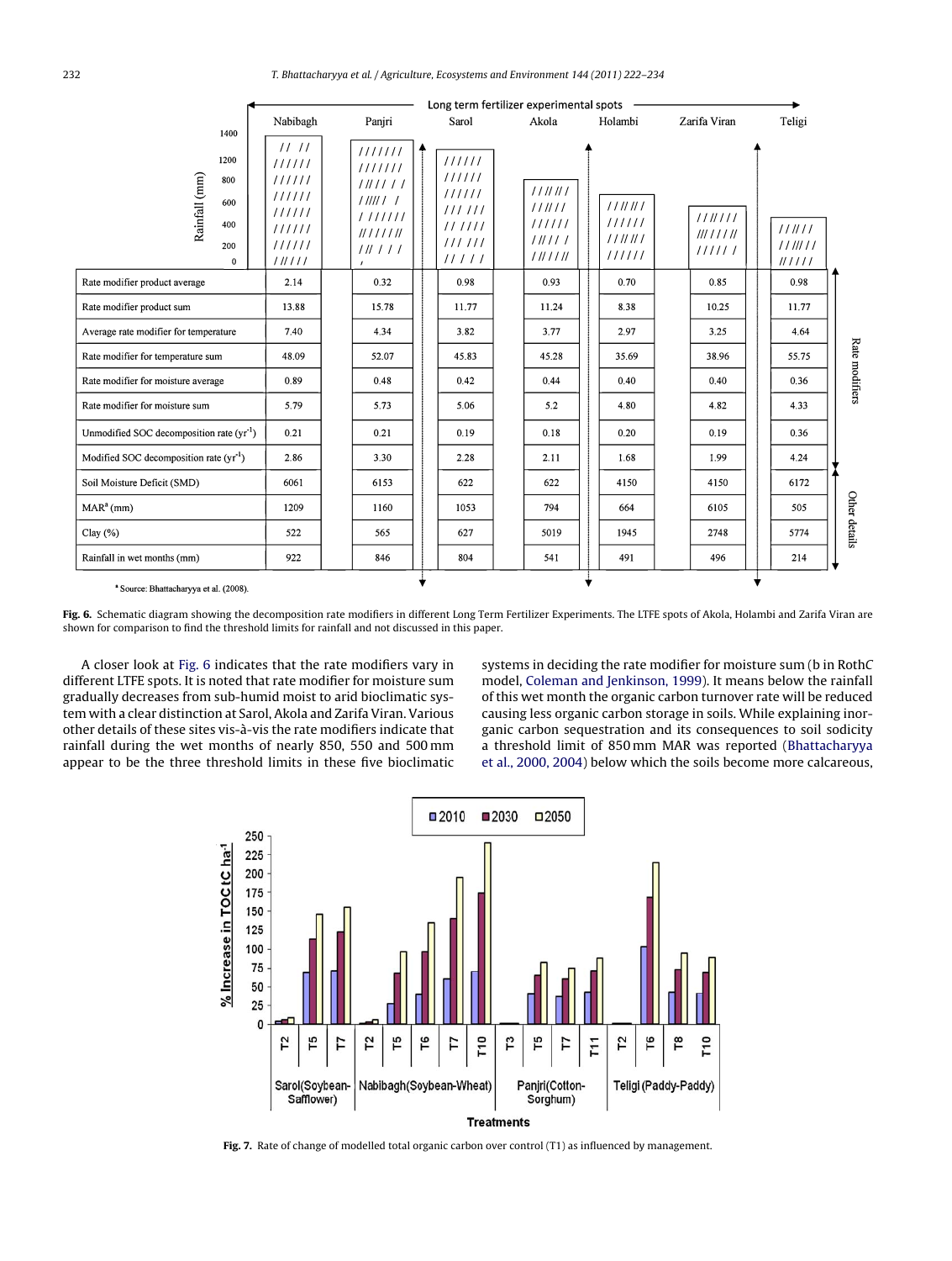<span id="page-11-0"></span>alkaline and sodic. RothC model output can thus help to find out the threshold limits of climatic parameters to influence SOC decomposition and its content which can serve as a good indicator for soil quality and health.

While applying the model and evaluating its performance, many factors should be considered. Some of the important factors which affect the model error and performance are discussed below. The accuracy of measured data is mainly affected by sampling and analytical errors. The replicate values for any of the experimental sites under study were not available. Annual soil samples from these long-term experimental stations were usually analysed by different staff, and in some cases standard samples were not used in some earlier years because of the lack of the analytical facilities in local laboratories. Therefore, some extreme measured SOC values may have been the result of both sampling and analytical errors.

RothC model showed that addition of only fertilizers shall maintain the TOC level in soils [\(Fig. 7,](#page-10-0) T2 in all the sites). To increase the level of organic carbon sequestration for the posterity, addition of organics along with fertilizers may be recommended. Recent findings on effects of organics on shrink–swell soils (Vertisols) indicate an increase in active pool of organic carbon (Chivhane and Bhattacharyya, 2010). Although such pools may not immediately influence crop yield but in due course of time crop yield and soil health will be bettered by such practice. Among organic manures, farm yard manure and wheat straw have, by far, the best combination for the maximum influence in organic carbon sequestration. The other options are cow dung slurry, urban compost and farm yard manure ([Tables 1, 3–5\).](#page-1-0)

## **5. Conclusion**

The model was calibrated to simulate changes in soil organic carbon on typical black soils. It has been found that the model simulates the observation that inorganic fertilizers alone did not increase TOC, while the combination of inorganic and organic does so; in both the events however crop yields are increased.

#### **Acknowledgements**

This work forms a part of the Department of Science and Technology (DST), New Delhi sponsored project on "Predicting soil carbon changes under different cropping systems in soils of selected benchmark spots in different bioclimatic systems in India" as well as the Indian Council of Agricultural Research, New Delhi sponsored National Project on Climate Change entitled "Changes in soil C reserve as influenced by Different ecosystems and land use in India". The financial assistance is gratefully acknowledged. We are also grateful to the Director, NBSS & LUP, Nagpur, India for providing facilities to carry out this research.

#### **References**

- Ardo, J., Olsson, L., 2003. Assessment of soil organic carbon in semi-arid Sudan using GIS and Century model. J. Arid Environ. 54, 633–651.
- Arrouyas, D., Issabelle, V., Luckisin, J., 1995. Spatial analysis and modeling of top soil carbon storage in temperate forest humic loamy soil of France. Soil Sci. 169, 191–198.
- Barde, N.K., Kalbande, A.R., Subramanyam, K.S., 1974. Report on the soil survey of medium agricultural research farm (UAS), Siruguppa, Bellary, Karnataka. Report No. 359, AISLUS, IARI, New Delhi, India.
- Batjes, N.H., 1996. Total carbon and nitrogen in the soils of the world. Eur. J. Soil Sci. 47, 151–163.
- Batjes, N.H., 2001. Options for increasing carbon sequestration in West African soils: an exploratory study with special focus on Senegal. Land Degrad. Dev. 12, 131–142.
- Bellaki, M.A., Badnur, V.P., Setty, R.A., 1998. Effect of long-term integrated nutrient management on some important properties of a Vertisol. J. Indian Soc. Soil Sci. 46, 176–180.
- Bhattacharyya, T., Pal, D.K., Chandran, P., Ray, S.K., Mandal, C., Telpande, B., 2008. Soil carbon storage capacity as a tool to prioritise areas for carbon sequestration. Curr. Sci. 95, 482–494.
- Bhattacharyya, T., Pal, D.K., Velayutham, M., Chandran, P., Mandal, C., 2000. Total carbon stock in Indian soils: issues, priorities and management. In: Special Publication of the International Seminar on Land Resource Management for Food. Employment and Environment Security (ICLRM). Soil Conservation Society of India, New Delhi, pp. 1–46.
- Bhattacharyya, T., Pal, D.K., Chandran, P., Mandal, C., Ray, S.K., Gupta, R.K., Gajbhiye, K.S., 2004. Managing Soil Carbon Stocks in the Indo-Gangetic Plains, India. Rice–Wheat Consortium for the Indo-Gangetic Plains, New Delhi, 110 012, India, 44.
- Bhattacharyya, T., Pal, D.K., Chandran, P., Ray, S.K., 2005. Landuse, clay mineral type and organic carbon content in two Mollisols-Alfisols-Vertisols catenary sequences of tropical India. Clay Res. 24, 105–122.
- Chandran, P., Ray, S.K., Durge, S.L., Raja, P., Nimkar, A.M., Bhattacharyya, T., Pal, D.K., 2009. Scope of horticultural land use system in enhancing carbon sequestration in ferruginous soils of the semi-arid tropics. Curr. Sci. 97, 1039–1046.
- Chivhane, S.P., Bhattacharyya, T., 2010. Effect of land use and bio-climatic system in organic carbon pool of shrink–swell soils in India. Agropedology 20, 145–156.
- Coleman, K., Jenkinson, D.S., 1999. ROTHC-26.3. A Model for the Turnover of Carbon in Soil. Model Description and Windows Users' Guide. Nov.1999 Issue. Lawes Agricultural Trust, Harpenden, UK.
- Coleman, K., Jenkinson, D.S., Crocker, G.J., Grace, K.J., Korschens, M., Poulton, P.R., Richter, D.D., 1997. Simulating trends in soil organic carbon in long-term experiments using RothC-26.3. Geoderma 81, 29–44.
- Dickson, B.A., Crocker, R.L., 1953. A chronosequence of soils and vegetation near Mt. Shasta, California. I and II. Soil Sci. 4, 142–154.
- Eswaran, H., Van Den Berg, E., Reich, P., 1993. Organic carbon in soils of the World. Soil Sci. Soc. Am. J. 57, 192–194.
- Falloon, P., Smith, P., Szabo, J., Pasztor, L., 2002. Comparison of approaches for estimating carbon sequestration at the regional scale. Soil Use Manage. 18, 164–174.
- Guo, L., Falloon, P., Coleman, K., Zhou, B., Li, Y., Lin, E., Zhang, F., 2006. Application of the RothC model to the results of long term experiments on typical upland soils in Northern China. Soil Use Manage. 23, 63–70.
- Jenny, H., 1950. Causes of high nitrogen and organic matter content of certain tropical forest soils. Soil Sci. 69, 63–69.
- Jenkinson, D.S., Coleman, K.C., 1994. Calculating the annual input of organic matter to soil from measurements of total organic carbon and radiocarbon. Eur. J. Soil Sci. 45, 167–174.
- Jenkinson, D.S., Harkness, D.D., Vance, E.D., Adams, D.E., Harrison, A.F., 1992. Calculating net primary production and annual input of organic matter to soil from the amount and radiocarbon content of soil organic matter. Soil Biol. Biochem. 24, 295–308.
- Johnson, M.G., 1995. The role of soil management in sequestering soil carbon. In: Lal, R., Kimble, J.M., Follet, R.F., Stewart, B.A. (Eds.), Soil Management and Greenhouse Effects. Lewis Publishers, Boca Raton, FL, pp. 351–363.
- Lal, S., Deshpande, S.B., Sehgal, J., 1994. Soil Series of India. NBSS Publication No.40. Nagpur, India: National Bureau of Soil Survey and Land Use Planning. 684.
- Mandal, C., Mandal, D.K., Srinivas, C.V., Sehgal, J., Velayutham, M., 1999. Soil Climatic database for crop planning in India. NBSS Publ. 53, 1014. NBSS & LUP, ICAR, Nagpur, India.
- Murthy, R.S., Bhattacharjee, J.C., Landey, R.J., Pofali, R.M., 1982. Distribution, characteristics, and classification of Vertisols. Trans. 12th Int. Cong. Soil Sci. 2, 3–22.
- Naitam, R., Bhattacharyya, T., 2004. Quasi-equilibrium of organic carbon in shrink–swell soils of the subhumid tropics in India under forest, horticulture, and agricultural systems. Aust. J. Soil Res. 42, 181–188.
- NBSS and LUP, 1994. Detailed Soil Survey of the farm of Indian Institute of Soil Science (ICAR), Nabibagh, Bhopal, Technical Report No.528. NBSS & LUP, ICAR, Nagpur, India.
- Paustian, K., Levine, E., Post,W.M., Ryzhova, I.M., 1997. The use of models to integrate information and understanding of soil C at the regional scale. Geoderma 79, 227–260.
- Rao, A.S., Shrivastava, S., 1998. Integrated nutrient management strategies for sustainable crop production in Central and Western India. In: Proceedings of National Workshop on Long Term Soil Fertility Management Through Integrated Plant Nutrient Supply. Indian Institute of Soil Science, Bhopal, India, pp. 89–100.
- Saikh, H., Varadachari, C., Ghosh, K., 1998. Effect of deforestation and cultivation on soil CEC and content of exchangeable bases: a case study in Simlipal National Park. India. Plant Soil 204, 175–181.
- Sharma, R.K., Gupta, R.K., 1993. Recent Advances in Dry Land Agriculture. Scientific Publisher, Jodhpur, pp. 411–428.
- Singh, Muneshwar, Reddy, Sammi, K., Biswas, A.K., Raverkar, K.P., Mandal, K.G., Bandopadhyay, K.K., 2004. Long-term Evaluation of Integrated Plant Nutrient Supply Modules for Sustainable Productivity in a Vertisol. Annual Report 2003–04. Indian Institute of Soil Science, Bhopal, India, pp. 15–37.
- Smith, J.U., Smith, P., Addiscott, W., 1996. Quantitative methods to evaluate and compare soil organic matter (SOM) models. In: Powlson, D.S., Smith, P., Smith, J.U. (Eds.), Evaluation of Soil Organic Carbon Matter Models Using Existing, Longterm Datasets. NATO ASI Series I vol. 38. Springer-Verlag, Berlin, pp. 181–200.
- Smith, P., Smith, J.U., Powlson, D.S., McGill,W.B., Arah, J.R.M., Chertov, O.G., Coleman, K., Franko, U., Frolking, S., Jemkinson, D.S., Jensen, L.S., Kelly, R.H., Klein-Gunnewiek, H., Komarov, A.S., Li, C., Molina, J.A.E., Muller, T., Parton, W.J., Thronley, J.H.M., Whitmore, A.P., 1997. Evaluation and comparison of nine soil organic matter models using datasets from seven long-term experiments. Geoderma 81, 153–225.